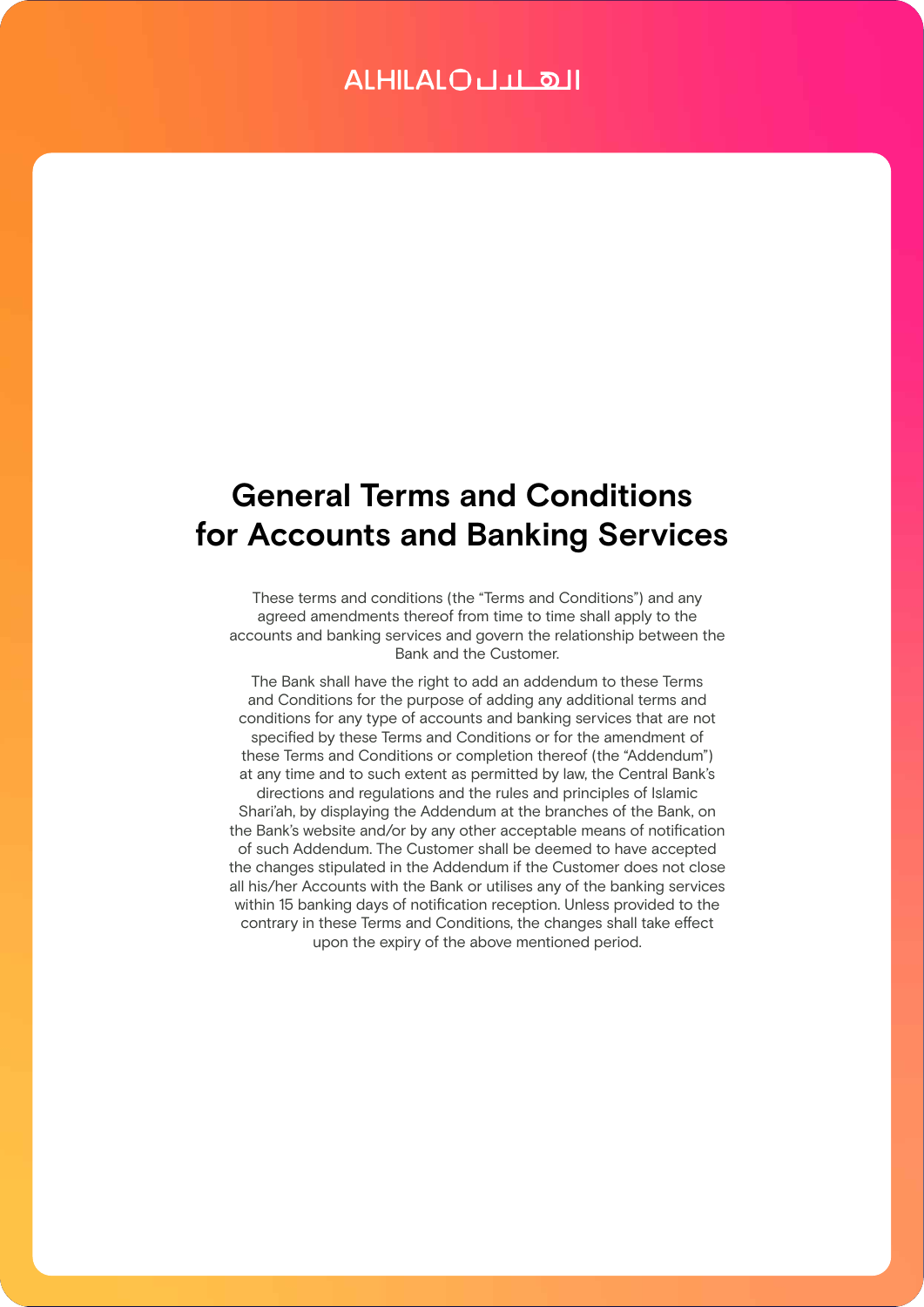## **A. DEFINITIONS AND INTERPRETATION**

### **1.1 Definitions:**

In these Terms and Conditions, the following terms shall have the following meanings:

**"Account(s)"** means any bank account(s) opened and operated by the Customer with the Bank in accordance to the rules and principles of Islamic Shari'ah, these Terms and Conditions of the Bank and where the context requires, shall include the Current Account and/or the Mudarabah Accounts (either for a specified or unspecified period, such as Investment Deposit Account, Savings Account).

"**Account Opening Application**" means the account opening application (whether in paper or electronic form) in the Bank's prescribed format as is issued by the Bank from time to time and signed by the Bank and the Customer or otherwise confirmed or accepted by them.

"**AED**" means the lawful currency of the United Arab Emirates.

"**Agent**(s)" means, any third party required and/or appointed by the Bank to provide any part of the Service or to support Internet Banking or to operate or administer the Account, Card, PIN, TPIN, SMS PIN or any of the banking services.

"**ATM**" means an automated teller machine, cash handling machine or any Card-operated machine or device whether belonging to the Bank or other participating banks or financial institutions nominated from time to time by the Bank, which accepts and/or dispenses cash and cheques in addition to the provision of other banking services.

"**Authorised Person**" means a person authorised by the Customer (whether in the Account Opening Application or otherwise) to act on behalf of the Customer in relation to the Account(s) and any transactions in relation to such Account(s).

"**Bank**" means Al Hilal Bank PJSC or any of its branches, subsidiaries or its successors and assigns.

"**Banking Day**" means any day on which the Bank is open for business in the UAE.

"**Beneficiary**" means the intended recipient of funds as transferred by the Bank upon the instructions of the Customer via an ATM or through the use of a Card or the other services offered under these Terms and Conditions.

"**Bill Payment**" means the payment of bills to utility, telecommunications or other companies or authorities through the Service or such channels as shall be made available by the Bank.

"**Card**" means any card issued by the Bank or a third party card of a direct debit type to enable the Customer to access various services, including but not limited to, cash withdrawals, payments for purchases, other banking services and account related information, from various interfaces provided or arranged by the Bank.

"**Cardholder**" means a Customer or Supplementary Nominee to whom a Card has been issued.

"**Cash Withdrawal**" means a cash withdrawal from an account maintained with the Bank using teller counters, ATMs, point of sale and other cash dispensing outlets made available by the Bank.

"**Central Bank**" means the Central Bank of the UAE.

"**Clause**" means a clause of these Terms and Conditions.

"**Current Account**" means the Islamic current account(s), structured on the concept of Qard as per rules and principles of Islamic Shari'ah opened and maintained by the Customer (lender) with the Bank (borrower).

"**Customer**" means an Individual Customer who is the account holder named in the Account Opening Application.

"**Customer's Instructions**" means any instruction given by the Customer to the Bank.

"**Deposit**" means funds deposited in an Account or any other account maintained with the Bank at any point of deposit made available by the Bank.

"**Fatwa and Shari'ah Supervisory Board**" means the Bank's Fatwa and Shari'ah Supervisory Board.

"**Financial Transaction**" means an entry or set of entries or transaction causing movement of funds and affecting the balance(s) in the Account(s), whether directly initiated manually, automatically, electronically or remotely transmitted via the channels made available by the Bank.

"**Foreign Currency**" means any currency approved by the Bank other than "AED".

"**Identification Facilities**" means a Login ID, TPIN, PIN, SMS PIN and any other identification facilities in relation to the Service.

**"Individual Customer**" means a Customer who is a natural person.

**"Instructions"** means documentation, operating instructions or reference guidelines relating to Internet Banking, issued by the Bank in any written form or in the guide on the Bank's Internet Banking site.

**"Internet"** means a computer network consisting of a worldwide network of computer networks to facilitate data transmission and exchange.

**"Internet Banking"** means a secured Internet-based electronic service offered by the Bank which enables the Customer to connect with the Bank via the Internet to undertake Financial Transactions and Non-Financial Transactions with the Bank from remote locations.

**"Investment Deposit"** means the funds invested in the Investment Deposit Account.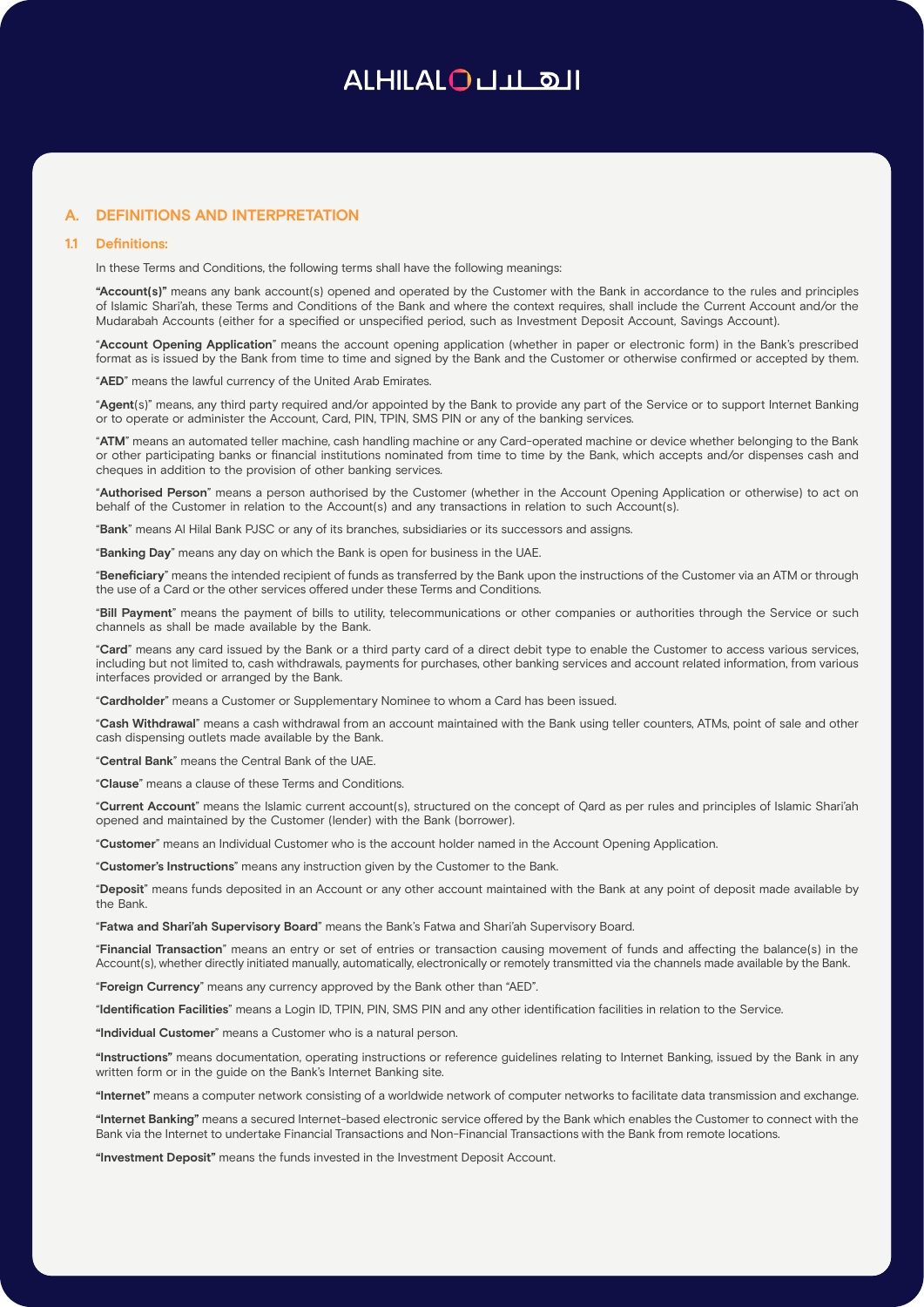**"Investment Deposit Account"** means the deposit Account (term deposit Account) based on Mudarabah opened and maintained by the Customer with the Bank for a pre-specified period.

**"Investment Period"** means a period of one, three, six, nine or twelve calendar months or any other period approved by the Bank as may be selected by the Customer in respect of the tenure of an Investment Deposit.

**"Investment Risk Reserves"** means the reserve maintained by the Bank of the Mudarabah Accounts Holders' Share in the Profit in order to maintain a certain level of profits and protection against future losses incurred by the Mudarabah Accounts Holders in accordance with Clause 16.3.

**"Islamic Shari'ah"** means the provisions of Islamic law derived from the Holy Qur'an, Prophetic Tradition "Sunnah", ijma, "consensus" of the community of Islamic scholars, and the qiyas, or analogical deductions as well as other Islamic law evidence, as may be determined or deduced by the Bank's Fatwa and Shari'ah Supervisory Board.

**"Joint Account"** means an account opened in the name of two or more Customers.

**"Login ID"** such identification number/name used for identifying a Customer when used in conjunction with a PIN.

**"Merchant"** means any corporate entity, person or other establishment supplying goods and/or services who accepts the Card as a mode of payment or reservation by the Cardholder.

**"Mudarabah**" means a partnership in profit in which one party provides capital ("Rab-al-Maal" or "Mudarabah Investor") and the other party provides its expertise, skill and effort in the investment of such capital ("Mudarib" or "Mudarabah Manager"). Profit, if any, is shared between the parties as per an agreed common ratio. Unless financial loss (if any) is not due to the Mudarib's negligence, infringement or violation of the Terms and Conditions of the contract, it shall be borne solely by the Mudarabah investor while the Mudarib will lose his efforts and time spent.

**"Mudarabah Accounts"** means subject to Clause 16.1(a), the Investment Deposit Account and the Savings Account, and any other accounts opened on Mudarabah basis.

**"Non-Financial Transaction"** means any transaction made by the Customer with the Bank which does not cause movement of funds or affect the balance(s) in the Account(s), whether initiated manually, automatically, electronically or remotely transmitted to the Bank via channels made available by the Bank or transmitted via Internet Banking services relating to the Account(s) and/or other business activities with the Bank. This will include e-mail messages which will be treated as a Customer's Instruction.

**"Payment"** means a transfer of funds by the Bank from a Customer Account to a Beneficiary pursuant to Customer's instructions.

**"Payment Instruction"** means banking payments on behalf of a Customer which may include, but are not limited to bank cheques, bank drafts and telegraphic transfers.

**"Password"** means a secret code consisting of alpha and/or numeric values which allows a Customer to access Internet Banking services.

**"Phone Banking"** means the Service, which is accessed through the telephone to Cardholders whose accounts are domiciled in the UAE providing Account and general information, fund transfer facilities and any other banking services that may be provided by the Bank through the telephone.

**"PIN"** means a personal identification number issued to the Cardholder which allows a Customer to access the Bank's computer system through Internet Banking, ATMs or other electronic services provided by the Bank, and includes any PIN substituted by the Customer.

**"Prevailing Exchange Rate"** means the spot exchange rate of the relevant currency in the local or global exchange market (as the case may be).

**"Prevailing Exchange Rate of the Bank"** means the exchange rate of the relevant currency in force at the Bank as announced in its branches and/or website.

**"Profit Calculation Period"** means, in relation to a Mudarabah Account, a period of one, three, six, nine or twelve calendar months or any other period as may be required by the Customer at the Account opening date and approved by the Bank, It is the period in relation to which profits on the Mudarabah Funds shall be calculated from the realised profits.

**"Profit Equalisation Reserves"** means the reserve of the general pool maintained by the Bank (prior of the deduction of the Mudarib's Profit Share) in order to maintain a certain level of return on investment for the Mudarabah Accounts Holders and increase the rights of property owners in accordance with Clause 16.3(h).

**"Profit Payment Date"** means the date on which the Bank pays the Mudarabah Account holder's share of the realised and distributable Profits which shall be determined as per the rules applied by the Bank and agreed upon with the Mudarabah Accounts Holders.

**"Purchase"** means any purchasing transaction of goods or obtaining services being paid by a Cardholder by the use of a any Card.

**"Safety Deposit Box"** means the service offered by the Bank to existing Customers whereby a Customer can store valuable physical items and documents in locked boxes maintained in a secure area of the Bank.

**"Savings Account"** means an account, which is based on Mudarabah and its profit shall be calculated based on the profit earned on any balance maintained above the minimum threshold or average threshold (as may be agreed upon with the Bank).

**"Schedule of Fees"** means the table announced in the Bank's branches and/or its website that includes commissions, fees, deductions, deductible charges and expenses that are deducted from, imposed or charged to the Account or due to the Bank for the banking services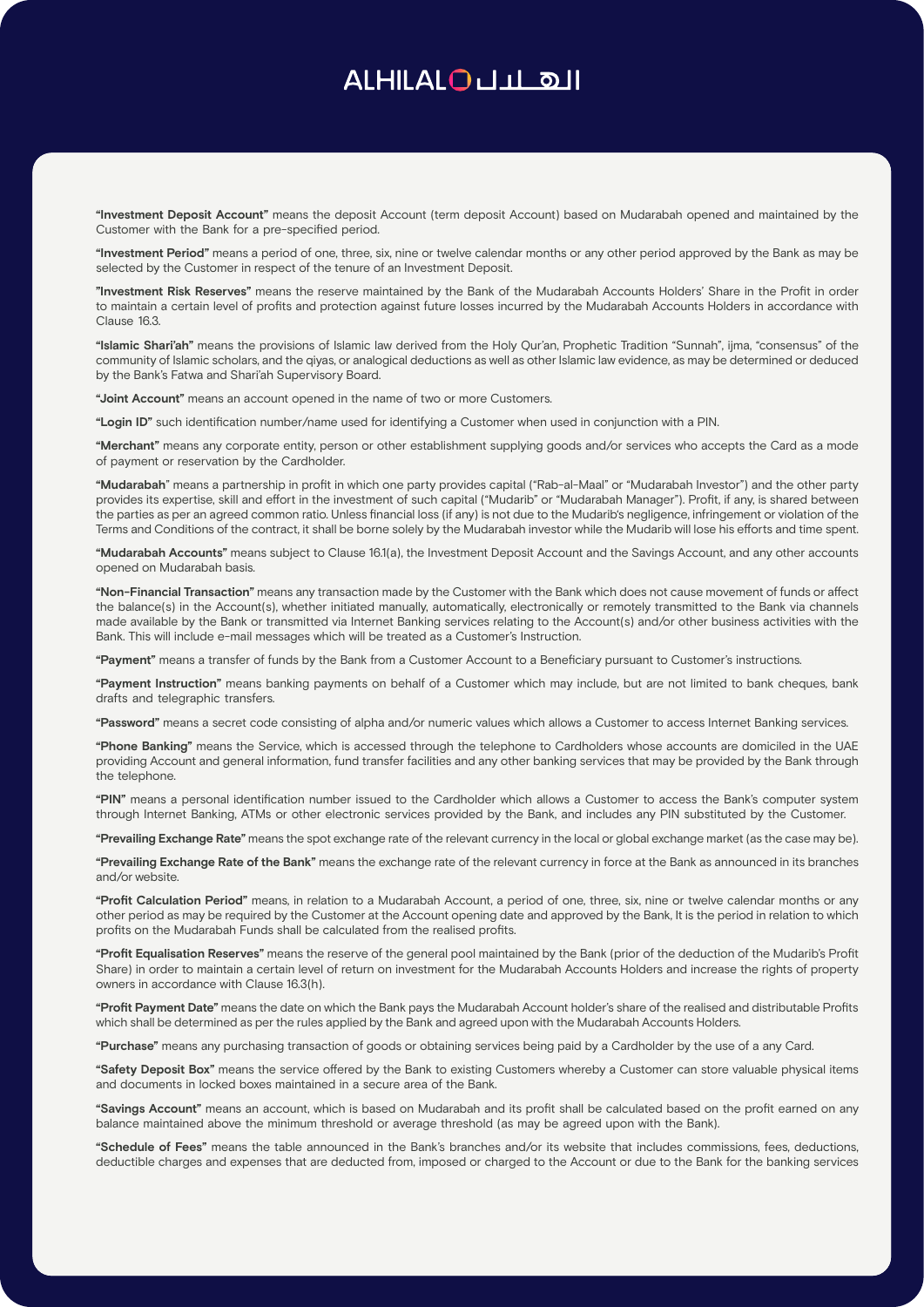provided in accordance with these Terms and Conditions or for opening and operating Accounts or providing specific banking services or personal banking services, as may be amended from time to time by addressing at least a two-month notice to the Customer prior of the effective date of such amendment. The Customer shall be deemed to have accepted such amendment if he continued in opening any accounts with the Bank or benefiting from such services after this period. This shall be done always subject to the Central Bank's regulations. The Internet Banking fees may not be included in the Schedule of Fees and the Bank may designate another schedule for the same but they shall be subject to the same rules applied on other services concerning the amendment of the charges.

**"Scheme"** means the Card payment scheme operated by MasterCard, Visa card or other similar entities and supported by UAE Switch, GCC Switch or any other countries' Switch.

**"Service"** has the meaning ascribed to that term in the Clause 18, 19 and 20.

**"Service Fee"** means, in respect of these Terms and Conditions, the service fees payable to the Bank by the Customer.

**"SMS PIN"** means the identification number issued to the Customer, which allows a Customer to utilise the SMS Service.

**"Software"** means a set of written programs, procedures or rules and associated documentation relating to the operation of a computer system.

**"Statement of Account"** means the periodic statement sent to the Customer by the Bank via mail or collected directly by the Customer or the electronic statement dispatched by the Bank to Customer's e-mail registered with the Bank based on his selective period or it is the statement obtained by the Customer via Internet Banking, showing particulars of the Financial Transactions conducted under the Account during a certain period, including debits connected to various payments and transfers made through the Internet Banking services, Phone Banking, SMS service and other banking services.

**"Supplementary Nominee"** means a person nominated by a Cardholder to be issued with a supplementary Card.

**"SWIFT"** means Society for Worldwide Interbank Financial Telecommunications, a computer network which provides Interbank communication facilities worldwide.

**"Takharuj"** means the sale of the Mudarabah Account holder's common share in the assets of Mudarabah pool (and the general pool), Profit Equalisation Reserves, Investment Risk Reserves and others, and the amount obtained by the Mudarabah Account holder shall be the return of Takharuj.

**"TPIN"** means a telephone identification number issued to the Customer which allows a Customer to access Phone Banking and other related services provided by the Bank.

**"UAE"** means the United Arab Emirates.

**"User"** means one or more individuals, authorised by the Customer, who is/are assigned a Password, PIN and User Identification issued by the Bank to access Internet Banking.

**"User Identification"** means the Customer's Identification number advised by the Bank to the Customer for the purposes of identification within Internet Banking.

**"Weightings"** means weightings or weighs on which the Mudarabah Account Holder's Share in the Profit is distributed among the Mudarabah Account Holders (as defined in Clause 16.3).

## **1.2 Interpretation**

Unless the context requires otherwise, the following rules shall apply:

- (a) where two or more persons constitute the expression the "Customer", all covenants, agreements, undertakings, stipulations, obligations, conditions and other provisions hereof and their liability herein shall be deemed to be made by and be binding and applicable respectively on them jointly and each of them severally and shall also be binding on and applicable to his personal representatives, successors and/ or assigns jointly and severally.
- (b) reference to any person including the Customer, the Bank and/or any other persons and/or legal entities shall include the personal representatives, successors and/or assigns of such person.
- (c) reference to any person shall include any corporation, firm, partnership, society, association, statutory body and agency, whether local or foreign.
- (d) the clauses and other headings herein are for ease of reference only and shall not affect the interpretation of any provision hereof.
- (e) reference to a statutory provision includes reference to any modification, consolidation or re-enactment of it for the time being in force, and all statutory instruments or orders made pursuant to it.
- (f) words importing the singular meaning shall where the context so requires include the plural and vice versa.
- (g) words importing any gender shall include all genders.
- (h) where a word or phrase is defined, its other grammatical forms have a corresponding meaning.
- (i) references to "month" shall mean references to a Gregorian month.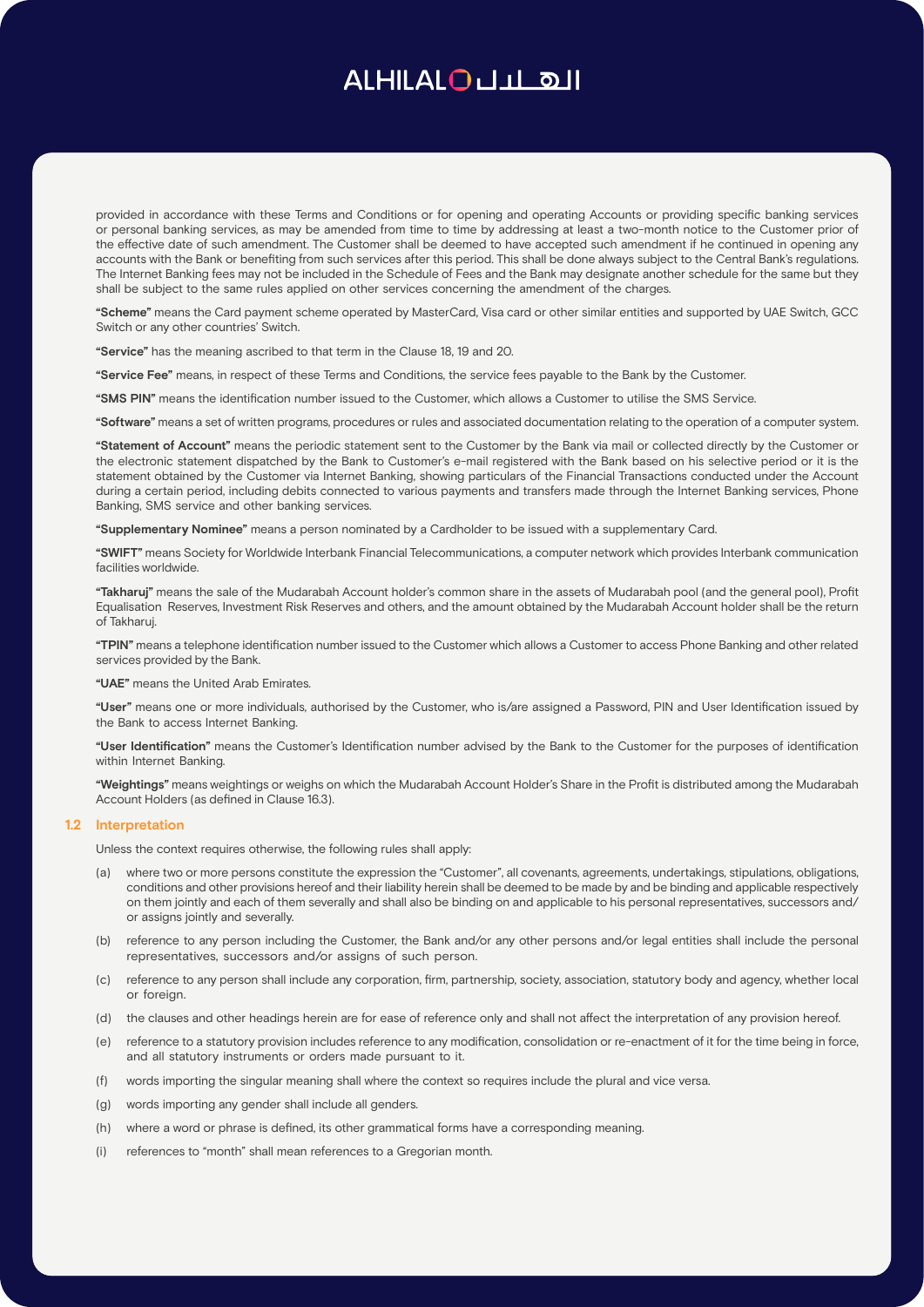## ALHILALOULL OII

## **B. ACCOUNTS**

## **2. Opening of Account**

- 2.1 The Bank may open Mudarabah Accounts for the Customer, and may open Current Accounts for the Resident Customer in the UAE (in accordance to the Central Bank's definition of the word "Resident" as may from time to time be amended) which will always subject to the laws of the UAE and the Central Bank's regulations without any contradiction with the provisions and principles of the Islamic Shari'ah.
- 2.2 The Customer shall duly complete and sign (or otherwise confirm or accept) the Account Opening Application and submit all documents as are required pursuant to the opening of the Account, following which the Account may be opened subject to fulfilment of such conditions as determined by the Bank from time to time and shall be agreed upon with the Bank. The Bank may either accept or reject the Customer's application at its sole discretion without giving any reasons therefore in this respect. In case of acceptance, the Bank shall sign on the Account Opening Application for approval.
- 2.3 An Individual Customer may open an Account in his own name or jointly with other Individual Customers.
- 2.4 The Bank may upon the Customer's request, and subject to the Bank's discretion and any applicable minimum or average balance requirements or service fees, open additional accounts under the Customer's name. Unless agreed otherwise, each account shall be deemed as being independent of the other Accounts and such Accounts shall be governed by these Terms and Conditions and shall collectively be referred to herein by the term "Account".
- 2.5 In case the Customer closes the Account and does not receive the amount of the credit balance in the Account or the amount due at the time of the closure, the Bank shall serve a notice to the Customer to his address provided to the Bank to be present in the Bank to receive such amount. If the Customer doesn't receive the said amount within one calendar month from the date of such notice, the said amount will be transferred to the charity fund of the Bank. If later on the Customer requests such amount, it will be paid to him from the charity fund of the Bank if such fund maintains a sufficient balance; otherwise, it will be paid by the Bank.

#### **3. Deposits and Withdrawals**

- 3.1 The Bank shall accept deposits from the Customer in cash, cheques, bank transfer or by any of the customary banking practices. Deposits by third parties into the Customer's account may be accepted without any responsibility to the Bank, unless the Bank neglects, infringes or otherwise violates these Terms and Conditions.
- 3.2 The Bank may supply cheque books, payment instruments and related materials to the Customer in accordance with these Terms and Conditions.
- 3.3 Subject to these Terms and Conditions, drawings from each type of Account can be made by the Customer or by any Authorised Person by using any of the modes made available by the Bank, including but not limited to using the Card, withdrawal slips, cheques, standing instructions, pay orders or electronic instructions, through the channels made available by the Bank, including but not limited to point of sale, branches, Internet Banking, ATMs, mobile banking, Phone Banking or by such other modes or channels as shall be made available by the Bank from time to time subject to:
	- (a) the specific features, restrictions, Terms and Conditions applicable to the relevant Account; and
	- (b) the Bank's maximum daily withdrawal limit permitted by the Bank and fees or charges for the relevant Account, shall be as specified in the Schedule of Fees.
- 3.4 No amounts shall be **credited** to the Customer's Account until the Bank has received the amount in cash or its equivalent. Upon accepting negotiable instruments under realisation, the Bank shall act as the Customer's collecting agent and assumes no responsibility for realisation of such deposits unless the same is due to the Bank's negligence, infringement or otherwise violation of these Terms and Conditions.
- 3.5 The Bank may convert all foreign currency deposits or transfers to the Account at the Prevailing Exchange Rate for such currency at the deposit or transfer date.
- 3.6 The Bank shall have the right to freeze or suspend operation of the Account and to refuse all or some of the deposits, credits and withdrawals if the Customer is in breach of any of these Terms and Conditions or if (i) any instructions given to the Bank are ambiguous, conflicting or not acceptable as per agreed upon or announced with the Bank; (ii) if the Bank suspects that there may be any fraud or illegality in any transactions (including, without limitation any breach of the Central Bank regulations relating to money laundering); or (iii) if the Bank requires any further instructions, information or documentation, in form and content satisfactory to the Bank but the Customer has failed to provide the same or (iv) if such instruction is issued by the Central Bank or any other competent authority.
- 3.7 The Bank shall be entitled, in its sole discretion, to refuse any instrument or deposit and/or limit the amount permitted to be deposited and/ or return any deposit or any part thereof at any time and from time to time.
- 3.8 The Bank should accept the Customer's instruction allowing a third party to withdraw funds from the Account, but only if such instructions are in a form acceptable to the Bank and on the condition that the Customer shall indemnify the Bank for all actual damages that may be sustained by the Bank as a result of executing such instructions, as herein provided or otherwise as required by the Bank.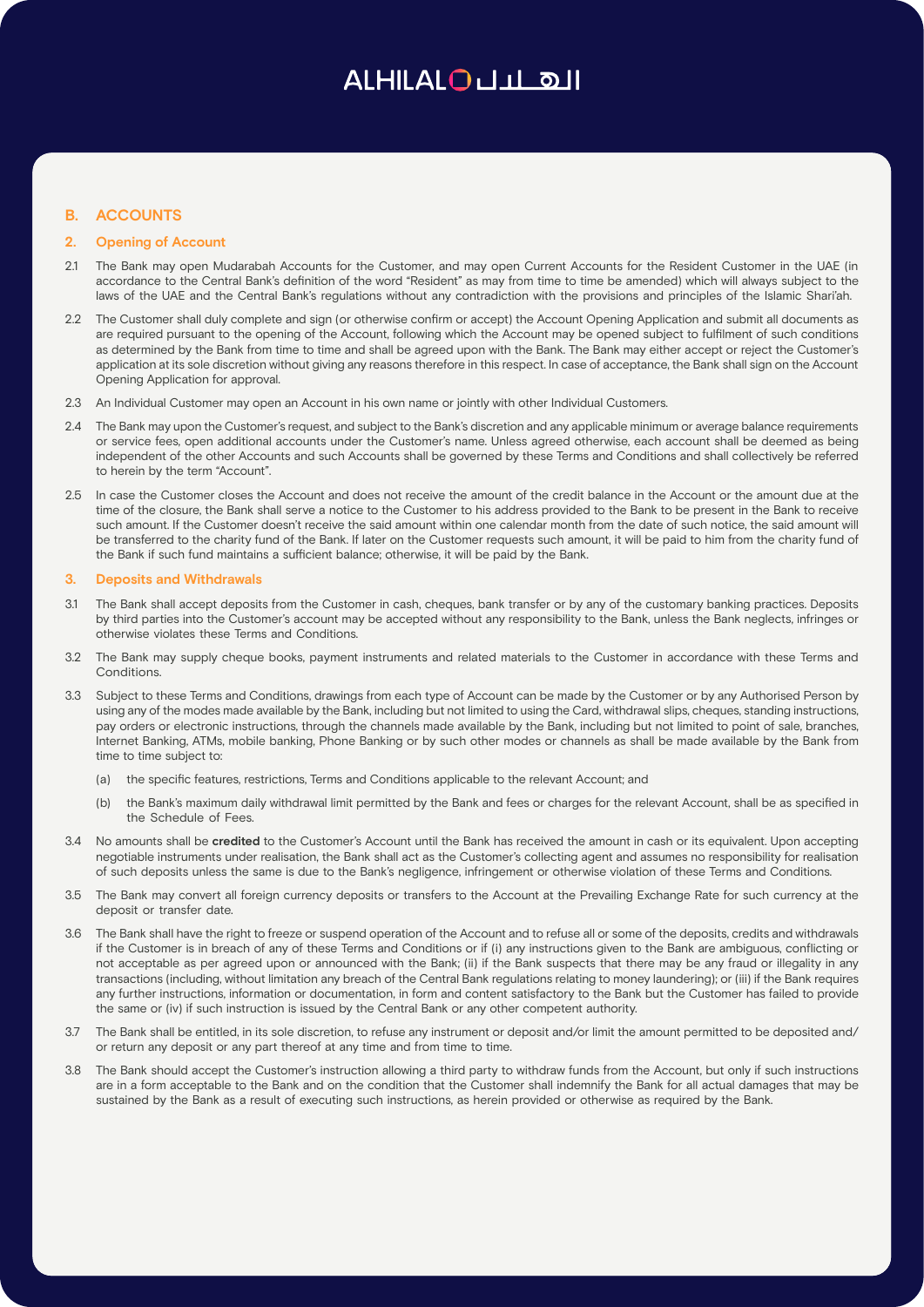### **4. Collections and Remittances**

- 4.1 Bank cheques and negotiable instruments drawn to the order of the Customer and deposited (by such mode as shall be made available by the Bank) in the Account shall be accepted as collection items, unless agreed otherwise by the Bank and in accordance with the banking practices prevailing at Islamic banks operating in the UAE. The Bank has the right to reject cheques, drafts or any other securities drawn to the order of a third party. The Bank maintains the right to debit any Account with any unpaid and non-collected items in addition to the Bank's charges, without assuming any responsibility in case of non-collection of such items, unless the same is due to the Bank's negligence, infringement or otherwise violation of these Terms and Conditions.
- 4.2 Drawings against cheques under collection shall only be allowed after their actual realisation. The Bank shall have the right to refuse to honour any cheque, instrument or instruction if the signature thereon or any entry, alteration or endorsement thereon is not acceptable to the Bank or if the funds available in the Account are insufficient.
- 4.3 The Bank shall pay the actual amount of telex/SWIFT transfers or the bank drafts/cheques received in favor of the Customer after deducting the announced banking fees/charges and commissions incurred by the Bank.
- 4.4 In the event the Bank agrees to accept bills, cheques, drafts or instruments drawn on banks outside the UAE (the "Foreign Instruments") for clearing or collection, the Customer irrevocably and unconditionally acknowledges and agrees as follows:
	- (a) the clearing or collection of Foreign Instruments is dependent upon the laws and practices of the country or state in which the drawee bank is located;
	- (b) the Bank may accept Foreign Instruments for clearing or collection at its absolute discretion and solely as a facility to the Customer at its request from time to time. The Bank reserves the right to refuse any Foreign Instrument at its discretion or to return any Foreign Instruments at any time;
	- (c) the Bank assumes no responsibility for the realisation of any Foreign Instrument deposited with it or for the value given by a foreign bank or for any mail or communication delays, loss of mail or courier, operating errors, clearing system delays or losses or for any charge, expense or loss, unless the same is due to the Bank's negligence, infringement or otherwise violation of these Terms and Conditions; and
	- (d) in certain countries, the clearing of cheques may be with recourse and, even when funds have been made available, the drawee bank may return the cheque or recall the paid up funds subsequently.
- 4.5 The Bank shall credit all the incoming remittances and negotiable instruments of the Customer into the Accounts in the currency of such Accounts unless the Bank receives contrary instructions from the Customer. The deposit shall be at the Bank's exchange rate prevailing on the same day of deposit.
- 4.6 The Bank shall have the right to reject to pay for any draft or transfer if the name of the beneficiary and the Account number does not match the Bank's record.
- 4.7 All the transfers affected by the Bank according to the Customer's instructions or otherwise undertaken by the Customer shall be at the Customer's expense and responsibility, and the Bank shall not be responsible if the amount credited to the side of the credit balance in the Customer's accounts are lower than required due to the charges or decline in value, and the Bank shall not be responsible if the Customer was unable to avail other funds on account of any restrictions issued by the concerned authorities.
- 4.8 The Bank and it correspondents, in cases other than the negligence, infringement or otherwise violation of these Terms and Conditions, shall not be liable for the consequences of any irregularity, delay, mistake, telegraphic error, omission or misinterpretation that may arise, and from and against any loss, which may be incurred through its correspondents failing properly to identify the persons named in the instructions or retailing the funds, should the Bank or its correspondents deem such retention expedient, pending confirmation of the identity of any person or of the above instruction by a letter or otherwise.
- 4.9 In the event that all or any of the transfers is unpaid and refunded to the Bank, the Customer shall only be entitled to claim the value thereof at the prevailing buying rate of the day when the refund takes place. The refund shall not be effected until the Bank has received definite advice from its correspondents that the funds are unpaid and that the original instructions have been cancelled.
- 4.10 The Customer may be required to complete forms provided by the Central Bank when depositing foreign instruments drawn in certain countries or in certain currencies.

#### **5. Statements**

- 5.1 The Bank shall periodically provide to the Customer statements of account by post or electronic mail at the Customer's last known mailing address as provided by the Customer to the Bank or the Bank shall provide the Customer with access to retrieve the statements of account from the other channels made available by the Bank, including but not limited to its branches or electronic banking channels, subject to any service fee specified and announced in the Schedule of Fees. The Bank may, in its sole discretion, vary the frequency of the statements of account by notice to the Customer.
- 5.2 In the case of non-receipt of a Statement of Account, the Customer shall notify the Bank of such non-receipt within thirty (30) Banking Days of the end of the period to which the Statement of Account relates. In the case of discrepancy in any entry or balance shown in a Statement of Account, the Customer shall notify the Bank of such discrepancy within thirty (30) Banking Days of the date of the Statement of Account.
- 5.3 The Customer shall be deemed to have received the Statement of Account and have irrevocably consented to the correctness of the entries,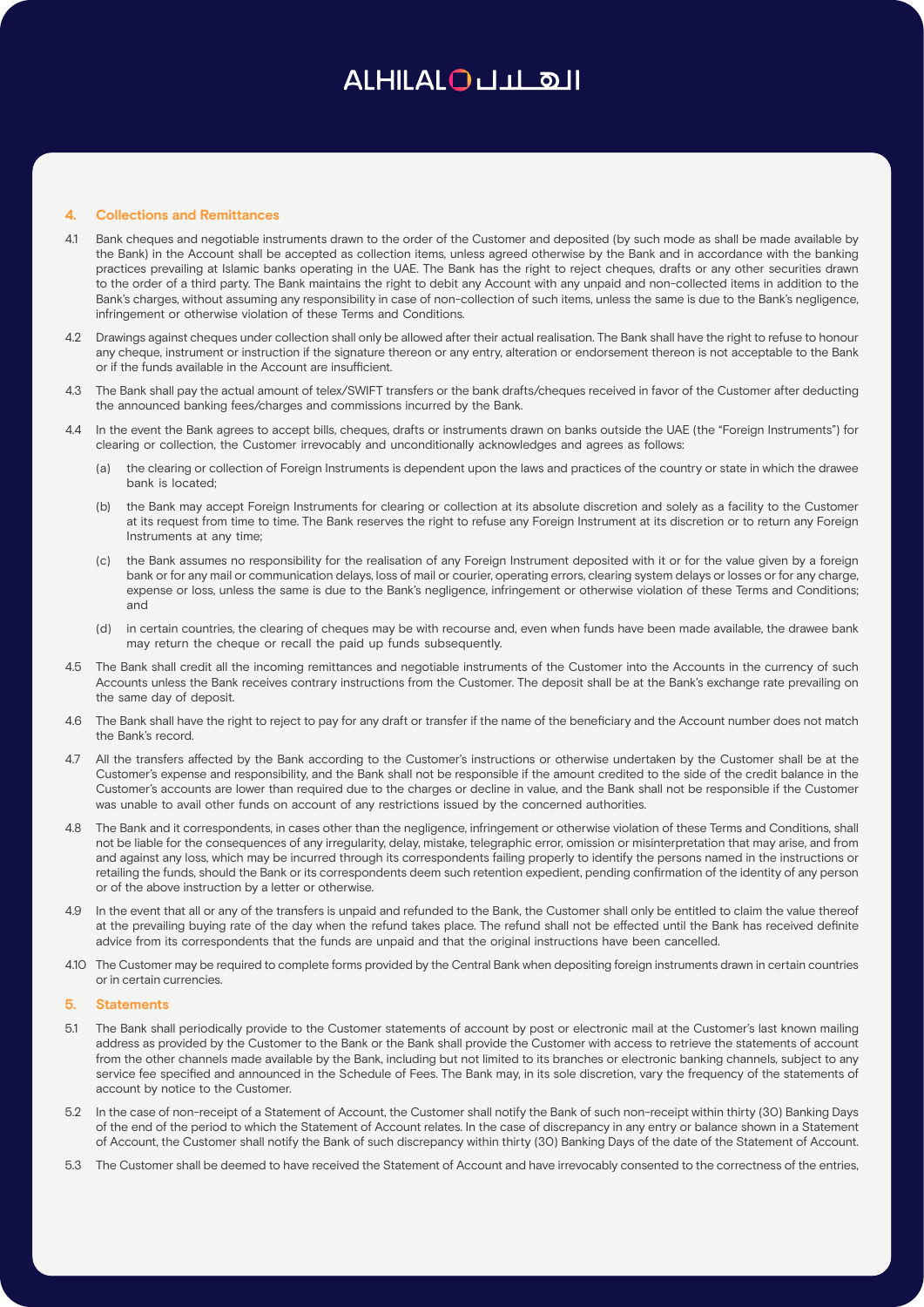the balance shown therein, and the calculation and distribution of profit made, if any, or deduction of charges, fees or commissions and the Customer shall waive any right to challenge the transactions, entries or other dealings on the Account and shall be deemed to have accepted the same unless:

- (a) in the case of non-receipt of the Statement of Account, the Customer has notified the Bank within thirty (30) Banking Days of the end of the period to which the Statement of Account relates; and/or
- (b) in the case of discrepancies in any entry or the balance shown in the Statement of Account, the Customer has notified the Bank within thirty (30) Banking Days of the date of the Statement of Account and such notification has been agreed and accepted by the Bank.
- 5.4 Unless the Customer gives notice in writing (or by such other mode acceptable to the Bank from time to time) the address set out in the Account Opening Application shall be deemed as the approved address for the mailing of all letters, notices, advices, statements of account or other notification (legal or otherwise). The Customer shall immediately notify the Bank in writing if there is a change to any of the Customer particulars set out in the Account Opening Application.
- 5.5 The Bank may stop mailing the advices or statements of account if they are returned undelivered, consecutively on two or more occasions, until such time the Bank is provided by the Customer with an alternative address for mailing the statements.
- 5.6 The Customer shall have the right to ask for an additional copy of the Statement of Account at the Customer's own expense as per the charge specified and announced in the Schedule of Fees.

## **6. Standing Orders**

- 6.1 The Bank shall accept requests for the execution of any standing order from the Customer provided that the Customer shall have sufficient balance in the Account in the due date(s) for the execution of such orders. The Bank shall not be liable for any delay or error in the dispatch or in the transmission or for any error on the part of the paying bank or any of its correspondents. The Customer acknowledges that the Bank shall not be liable for such delays or errors unless the same are due to the Bank's negligence, infringement or otherwise violation of these Terms and Conditions and the Customer shall indemnify the Bank for all actual loss, damages and expenses incurred by the Bank as a result of the execution of the standing orders given by the Customer, including legal costs incurred by the Bank as a result of claims or actions against the Bank in relation to any standing orders issued by the Customer.
- 6.2 The Customer authorises the Bank to debit the Customer's Account(s) for any and all charges and costs charged and/or incurred by the Bank as a result of executing the Customer's standing orders on the Account (or any other accounts).
- 6.3 The Bank at its absolute discretion, without any prior notification to the Customer or any other legal process, shall have the right to:
	- (a) cancel any standing orders where there are insufficient cleared funds available in the Customer's Account to process such standing order.
	- (b) to prioritise the execution of the standing orders over any other payments whatsoever such as cheques presented through clearing and cheques due for presentment or other payments to be withdrawn from the Customer's Account.
- 6.4 All amendments for and cancellations of standing orders shall be in writing, through the Bank's prescribed form and presented at the counters of the Bank more than three (3) Banking Days prior to the execution of any standing order that was originally instructed by the Customer to be executed.

## **7. Instructions**

- 7.1 The Customer shall be entitled to request the Bank to act upon Phone Banking, Internet Banking, SMS Service, e-mail accompanied by electronic attestation certificate, (or such other electronic means acceptable to the Bank from time to time) with regard to the Account(s) and/or the banking services and/or the banking facilities, including without limitation, funds transfer to, from and within the Bank, closing of deposits, rollovers, settlements of deposits, signing and sending any applications, facilities agreements and documents.
- 7.2 The Bank has the right, at its sole discretion, to process or refuse any instructions given by the Customer, if the Bank may incur a liability in carrying out the instruction or any part thereof, or if carrying out of any instruction will result in a breach of any law or regulation or otherwise be prejudicial to the Bank's interests; or if the Bank is prevented or delayed directly or indirectly from acting on the instruction by reasons beyond the Bank's control.
- 7.3 Otherwise than by the Bank's willful misconduct, negligence or its violation of the Terms and Conditions, the Customer shall release the Bank from any indemnity and hold the Bank harmless from and against all actions, suits proceedings, actual costs, claims, demands, charges, expenses, losses and liabilities however arising in consequences of, or in any way related to the acceptance by the Bank of the Customer's instruction.
- 7.4 In case of death of the Customer, no activity on the Account will be undertaken without fresh instructions from the legitimate heirs (approved by a legal and valid succession) of the Customer in form and content satisfactory to the Bank.
- 7.5 Unless otherwise instructed by the Customer in the Account Opening Application, where any of the Accounts are opened by more than one person, any such one person shall be entitled to give any such written instructions and the Bank shall be entitled to rely upon any such instructions.
- 7.6 The Bank may record the Customer's telephone conversations or instructions with the Bank. Such recordings will be considered valid and binding on the Customer.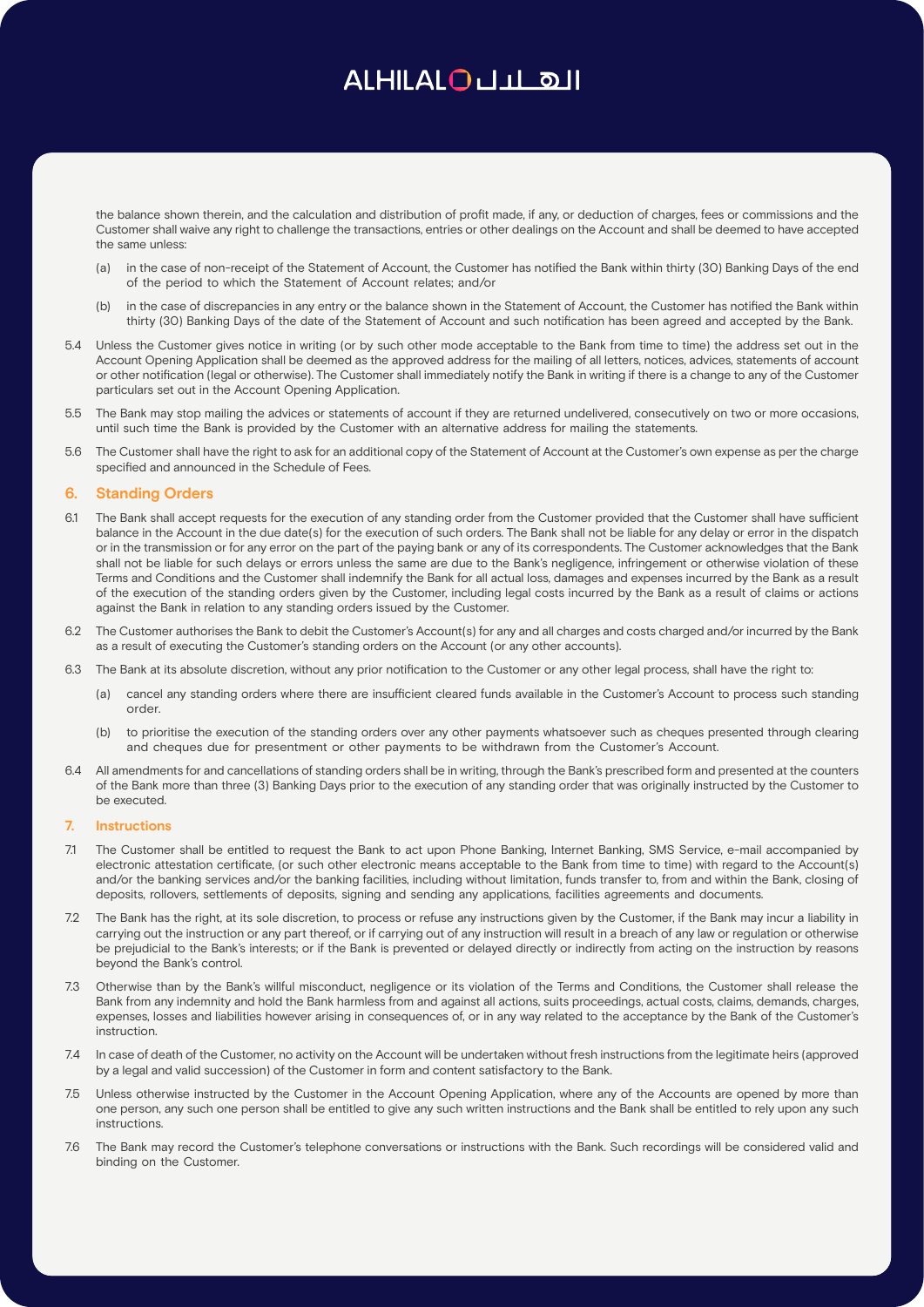### **8. Freezing of the Account**

The Customer shall indemnify the Bank and hold it harmless against any actual damages incurred by the Bank in respect of any amount, which is blocked by reason of the compliance with legal requirements or under instruction from the Central Bank or any other competent authority or for any claim of the Bank on the Customer.

## **9. Erroneous Entries**

In the event that there has been any error in entries posted to the Account by the Bank, the Bank is automatically authorised in its sole discretion to process relevant entries or adjustments to effect necessary corrections. The Customer does not have the right to claim the value of any deposits into the Account posted in error by the Bank. The Customer agrees that the Bank holds the right to unilaterally claim the amounts posted in error, either from the Customer or directly from the Account, and debit the Account accordingly. In the event of such claim(s) made, at any point in time since the commission of the error the Customer is obliged to immediately reimburse such claim(s) in accordance with the instructions of the Bank if required.

## **10. Fees and the Banking Services Charges**

- 10.1 The Bank may debit the Accounts with, and the Customer will on demand pay, any charges, expenses or commission payable against the banking services rendered in accordance with these Terms and Conditions and the banking facilities extended to the Customer at the banking charges and commissions specified in the announced Schedule of Fees such charges, expenses or commission may be debited directly by the Bank to any Account.
- 10.2 The Accounts shall be subject to stipulated minimum daily balance levels as determined and announced by the Bank. The Bank shall have the right to deduct the fees specified in the announced Schedule of Fees if the daily balance falls below the determined level.

### **11. Set Off**

The Bank is authorised at any time, to apply all or part of any credit balance which is held in the Customer's name in any Account and/or at any branch of the Bank (including the termination of any Investment Deposit or any other deposit prior of their maturity dates) towards any indebtedness or amounts due under any Financial Transaction or banking facilities, whatsoever the reason of the Customer's obligation of the same to the Bank (or if the Account is a Joint Account, any such indebtedness of any of the Customers to that Joint Account to the Bank, whether several or joint or otherwise) and whether in the same currency as the Account or not. The Bank may effect any necessary conversions at the Prevailing Exchange Rate. All actual costs and expenses incurred by the Bank in respect of the exercise of the said right of reconciliation shall be for the account of the Customer and payable on demand.

#### **12. Accounts in Foreign Currencies**

- 12.1 The Customer may open Accounts in foreign currency with the approval of the Bank and the transactions in this Account or these Accounts shall be effected only by the Bank's forms, applications, written instructions or any other means offered by the Bank, in the same currency of the Account and subject to these Terms and Conditions.
- 12.2 Cash withdrawal in Foreign Currency notes or travelers cheques from Foreign Currency Accounts will be subject to the Prevailing Exchange Rate at the time of withdrawal and commission determined by the Bank from time to time and shall be announced when the withdrawal is made.
- 12.3 The Customer may transfer from its Foreign Currency Accounts to its Local Currency Accounts or vice versa at the Prevailing Exchange Rate of the Bank in the same day of transfer. The Customer acknowledges that the Bank shall not be held responsible for any exchange losses that the Customer may incur when transferring any amount from its Foreign Currency Accounts to another currency Accounts unless the same are due to the Bank's negligence, infringement or otherwise violation of these Terms and Conditions. The currency of the Customer's debt may not be converted to another currency without paying off the debt and on condition that the conversion in this case shall be made at the Prevailing Exchange Rate when the conversion is made.
- 12.4 The Bank is entitled to refuse to issue cheque books for the Current Accounts in Foreign Currency. The Bank may issue Cards for Accounts in Foreign Currency to be used for cash withdrawal from ATM and purchases at point of sale.
- 12.5 All Deposits made at a currency other than the currency of the Account shall be converted to AED first and then from AED to the currency of the Account at the Prevailing Exchange Rate at the time of depositing.
- 12.6 All Deposits in the Account in Foreign Currency through ATM shall be in AED.
- 12.7 All withdrawals from the Account in Foreign Currency made through the Card within the UAE shall be in AED only and Prevailing Exchange Rate of the Bank in respect to withdrawal by Cards shall be applied when debiting the Account.
- 12.8 All withdrawals from the Account in Foreign Currency made through the Card outside the UAE shall be in the currency denomination prevailing in country of withdrawal and Prevailing Exchange Rate of the Bank in respect to withdrawal by Cards shall be applied when debiting the Account unless the ATM provides a facility of dispensing the requested amount in the same Foreign Currency.

#### **13. Joint Accounts**

- 13.1 The Bank may open a Joint Account for two or more Customers with equality among them, unless otherwise agreed upon.
- 13.2 The Joint Account shall be opened by all its holders or by one person or persons holding a power of attorney from the owners of the Joint Account duly authenticated by an official specialised authority. Operations of such account shall be effected according to the agreement of the Account holders.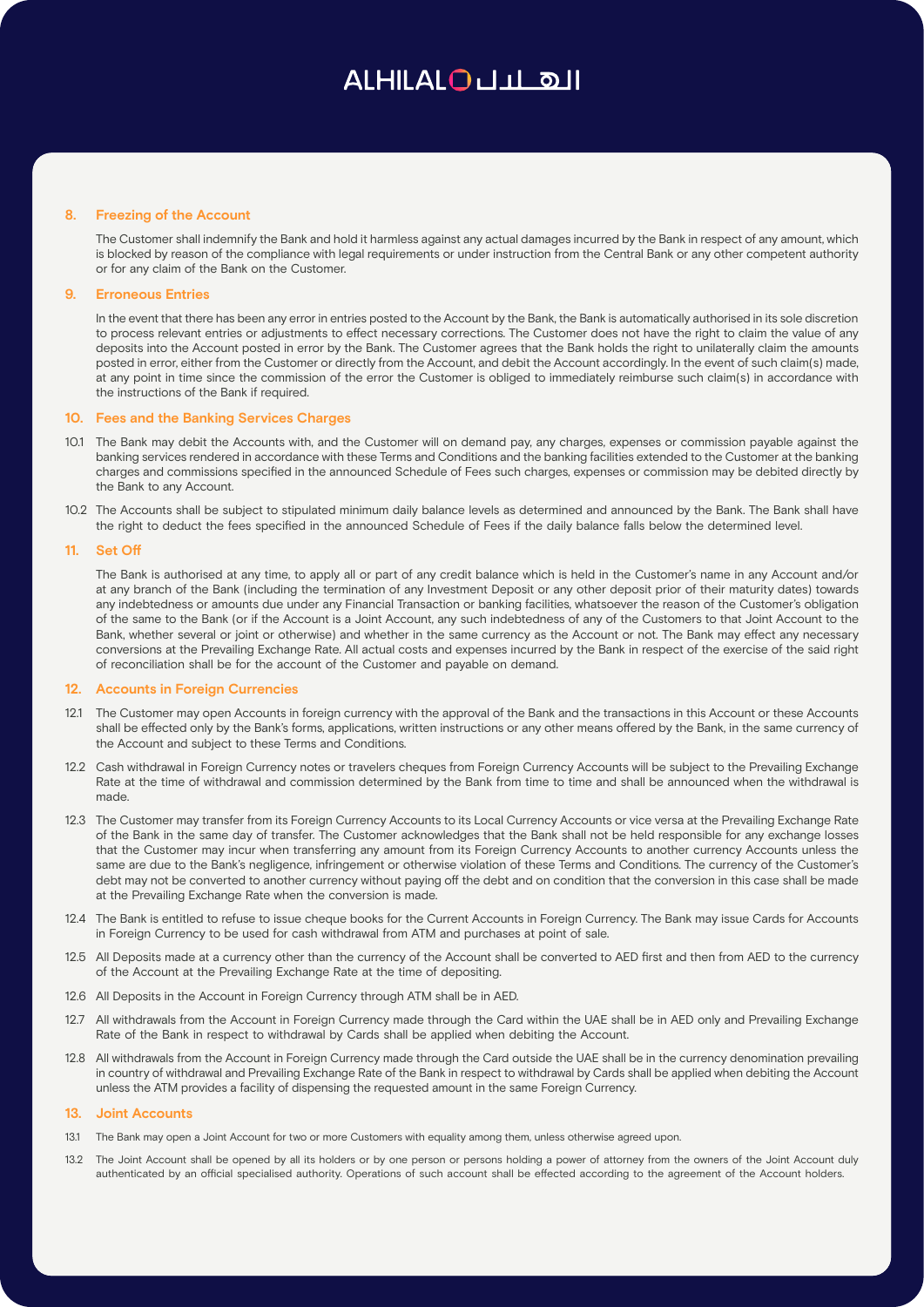- 13.3 To open a Joint Account, two or more Customers will be required to duly complete and sign the applicable Account Opening Application(s) and other related documents for Joint Account holders. Unless otherwise agreed, each Customer will have equal access and equal rights to operate all the Joint Accounts and services which can be operated via a Joint Account. In addition, the following conditions shall apply in respect of Joint Accounts:
	- (a) these Terms and Conditions shall constitute an agreement between the Joint Account holders to be jointly and severally liable as well as between the Joint Account holders and the Bank.
	- instructions in respect of a Joint Account may be given by the authorised Customer(s) as specified in the Account Opening Application (including withdrawal in favour of the signatory/signatories thereof) and the Joint Account holders hereby accept and ratify all actions carried out by the Bank pursuant to such instructions.
	- (c) unless otherwise agreed, all the Joint Account holders shall be jointly and severally responsible for any debit balance arising on the Joint Account for any reason (and any other liability that may be incurred). The Joint Account holders' liability and their responsibility will not be discharged or otherwise affected by the death or incapacity of any one or more of them.
	- (d) the Bank shall be authorised to accept for deposit or credit to the Joint Account any cheque, instrument, transfer or payment order issued in the name of one or more of the Joint Account holders.
	- (g) subject to the Bank's policies, the Bank shall have the right to issue the Card and PIN to each or select of the Joint Account holders if each of them is authorised to handle the account by a single signature only, and they will be held individually or jointly responsible for all liabilities that occur from using this service.
	- (h) the Bank may continue to rely upon the information provided in the Account Opening Application until it is notified to the contrary by any one or more of the Joint Account holders.
	- (i) in the event of the demise of a Joint Account holder, the other Account holders must give notice to the Bank of that fact within a reasonable time of the date of death or loss of capacity, the Bank shall thereupon suspend the withdrawal from the Joint Account from the date of notification until a successor is appointed and may freeze or suspend operation of the Joint Account.
	- (j) the Terms and Conditions of the Current Accounts and Mudarabah Accounts shall apply to the Joint Account, and shall be an integral part of these Terms and Conditions and completing them in a manner that shall not prejudice the Terms and Conditions of the Joint Account.

## **C. TYPES OF ACCOUNTS**

## **15. Current Account - Qard**

- 15.1 The Customer, as lender, shall deposit the credit balance in the Current Account as a benevolent loan granted to the Bank and is guaranteed by the Bank, on which no profit, any other form of return or contingent, even as a common practice, benefits is payable on the balance of the Current Account. The Bank undertakes to pay any amounts outstanding in the Current Account in full upon demand, subject to the Customer's compliance with these Terms and Conditions. The Bank may invest all amounts outstanding in the Current Account in such manner as the Bank, in its absolute discretion; deems fit. All returns on such investment shall be the Bank's own property and the Current Account holder shall not receive any part thereof. The Current Account shall be subject to the minimum balance or average balance requirements as may be agreed on with the Customer from time to time. If the Customer's Current Account balance falls below the minimum/average balance requirement, always subject to the Central Bank's regulations and directions, the Bank shall charge the monthly fee specified in the Schedule of Fees announced in the Bank. The Bank may accept to open a Current Account in Foreign Currency approved by the Bank from time to time, in such case, the Terms and Conditions of Accounts in Foreign Currencies and all other related terms shall apply on the Current Account.
- 15.2 Withdrawals from a Current Account shall be made in accordance with Clause 3.3. Deposits in the Current Account shall be accepted in all branches of the Bank in and outside the UAE by cash, transfers, cheques drawn on the Bank's branches or local banks or through the Bank's ATMs or in any other means approved by the Bank.
- 15.3 The Bank shall have the right to refuse to pay any payment orders or cheques written on forms other than the Bank's forms, without any responsibility whatsoever on the part of the Bank.
- 15.4 The Customer shall draw cheques and issue orders and instructions in Arabic or English languages. The Bank shall not accept cheques, orders and instructions written in any other language.
- 15.5 The Bank shall have the right, without any obligation, to honour the value of cheque or other negotiable instruments (in accordance with the rules and principles of the Islamic Shari'ah) drawn on the Current Account even if this were to cause the Current Account to be overdrawn. The Customer undertakes to pay all the due amounts in the Customer's overdrawn Current Account immediately upon the request of the Bank.
- 15.6 The Bank shall have the right to refuse to pay the value of the cheques, drawings and payment orders drawn on the Account if the balance is not sufficient, even if the Customer has credit balance in any other Accounts, unless the Customer has prearranged with the Bank in writing to cover the amount of cheques, or any other withdrawals from any of his current or saving accounts with the Bank.
- 15.7 The Bank shall accept from the Customer any stop payment of cheque in case it is lost or in case of the Customer's bankruptcy or in other circumstance as shall be allowed by law and agreed by the Bank. However, the Customer will bear any actual loss, damage and cost (including legal cost) due to these incidents.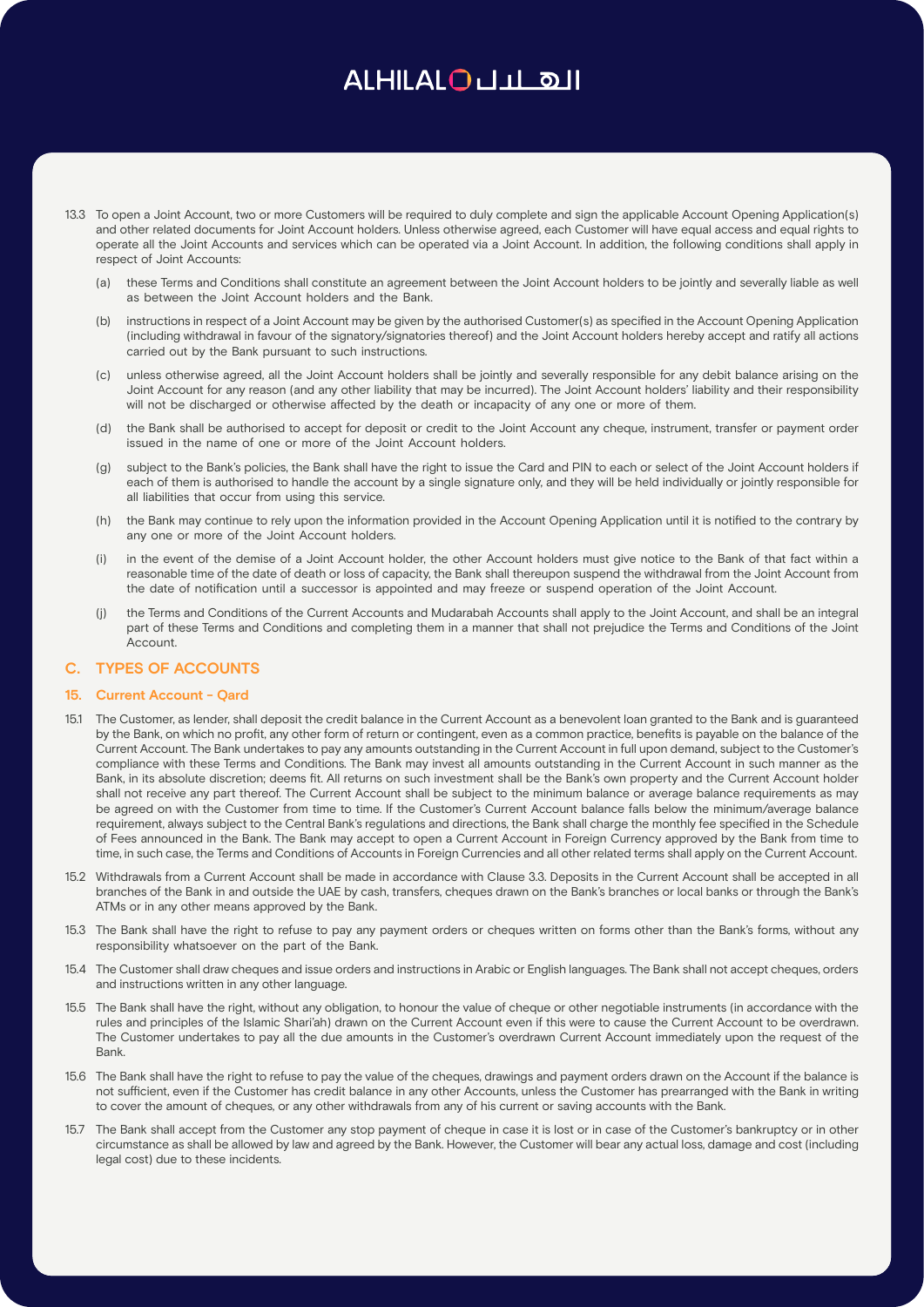- 15.8 The Customer shall take due care of the chequebook, and shall bear full responsibility and liability in respect of the issuance and use of any cheques and shall be responsible in all cases arising out of theft of the chequebook or the misuse thereof or of any of the cheques contained therein, including forgery, regardless of whether the aforementioned misuse was committed by any employee(s) of the Customer or by any other person. The Customer shall sustain all the consequences of the default and indemnify and hold the Bank harmless in all respects. The Customer will promptly notify the Bank in writing of the loss or theft of any cheque or payment instrument and will return to the Bank or destroy any unused cheque, payment instruments and related materials when the relevant Account is closed. The Customer shall not give any of the chequebooks to any third parties. The Customer shall immediately inform the Bank in writing, upon the loss or theft of a chequebook, in the absence of which otherwise the Customer shall bear all the consequences in cases of its misuse.
- 15.9 The Bank has the right to refuse issuing a chequebook to the Customer, without giving any reason.
- 15.10 The Bank has the right to close the Current Account and to cause the Customer's name to be blacklisted in accordance with the regulations of the Central Bank in force from time to time.
- 15.11 The total amount of cheques drawn on the Current Account but not yet presented for payment must not, at any time, exceed the available balances on the Current Account and available for withdrawal. The Bank is not obliged to honour cheques drawn against unrealised or uncleared payments into the Current Account. The Bank shall collect a charge, which is specified in the Schedule of Fees, on any cheque that is returned unpaid for lack of funds and on any cheque deposited for collection before a period of its due date which is the period specified by the Bank at the time of the deposit of the cheque taking into consideration the Central Bank's regulations and directions.

#### **16. Mudarabah Accounts**

## **16.1 Qualifying Accounts**

Only Mudarabah Accounts which satisfy the minimum or the average balance requirements as agreed upon with the Bank shall be the Qualifying Accounts for receiving profits of the profits accrued. To the extent and for the period any Mudarabah Accounts do not meet the minimum balance or average balance requirements, such Accounts shall:

- (a) be subject to the charges and fees specified in the announced Schedule of Fees; and
- (b) not be entitled to any returns of whatsoever nature (including profit).

### **16.2 General Terms of Mudarabah Accounts**

- (a) Under a Mudarabah Account, the Customer as the owner of funds ("Rab-al-Maal") authorises the Bank which accepted such authorisation as the "Mudarib" to invest the Customer's funds deposited in the Mudarabah Account ("Mudarabah Capital") through a designated Mudarabah pool or General Mudarabah pool or any other Mudarabah pool as may be determined by the Bank according to the rules and principles of Islamic Shari'ah in such manner as the Bank, in its absolute discretion, deems fit. The Mudarabah Capital owned by the holders of the Mudarabah Accounts ("Mudarabah Account Holders") in the Mudarabah pool capital ("Mudarabah Pool Capital") and the owner of the funds has authorised the fund manager to mix the Mudarabah Capital with its own funds of the equity rights, balances of the of Current Accounts, other accounts deemed as Current Accounts and others in which the Bank is authorised to invest.
- (b) The investment shall include the whole Mudarabah Capital except such amount necessary for the obligatory reserve and for the purposes of cash liquidity as prescribed in the instructions of the Central Bank. If the amount necessary for the purposes of cash liquidity is invested and generated a profit, such profit shall be treated as profits accrued on the Mudarabah Capital.
- (c) The Customer may make withdrawals from any Mudarabah Accounts in accordance with Clause 3.3 except the Investment Deposit Account withdrawal of which is subject to specific conditions in accordance with these Terms and Conditions.
- (d) The Mudarabah Capital or credits of the Mudarabah Account shall not be warranted by the Bank unless in cases of Bank's negligence, infringement or otherwise violation of these Terms and Conditions.
- (e) The Mudarabah Account Holders authorise the Bank to retain the profits of finances or investments determined to be retained by the Fatwa and Shari'ah Supervisory Board due to Shari'ah noncompliance in the execution of the finance or investment to be dispensed in charity as per its instructions.
- (f) The Mudarabah Account Holders shall authorise the Bank to provide exemption from the profits, financing amount in the philanthropies, if necessary, or for commercial purposes including the prizes for premature payment as may determine in all cases by the Fatwa and Shari'ah Supervisory Board.

#### **16.3 Investment and Allocation of Profits**

- (a) The Mudarabah Pool Capital shall be invested by the Bank in a joint investment pool the("General Pool") on which the funds of Bank's shareholders in terms of equity rights, credits of Current Accounts and credits of other accounts deemed as Current Accounts and may include the funds authorised to be invested by the Bank on the basis of Investment Agency (as may be applicable in the Bank), a partnership relation ("Partnership") is established between such funds and the Mudarabah Pool Capital and constitute together a ("Partnership Capital").
- (b) In order to calculate and allocate the realised profits, the Bank shall make a balance sheet (with the other necessary financial statements) for the general pool for the period for which the profits are calculated and allocated on the basis of constructive liquidation (valuation) to ensure the soundness of the partnership capital and the realisation of Profit to be allocated, if any. The profits realised by the general pool ("General Pool Profits") after deducting the fees and expenses (as may applicable in the Bank in relation to the allocation of fees and expenses among the general pool and shareholders shall be allocated as follows: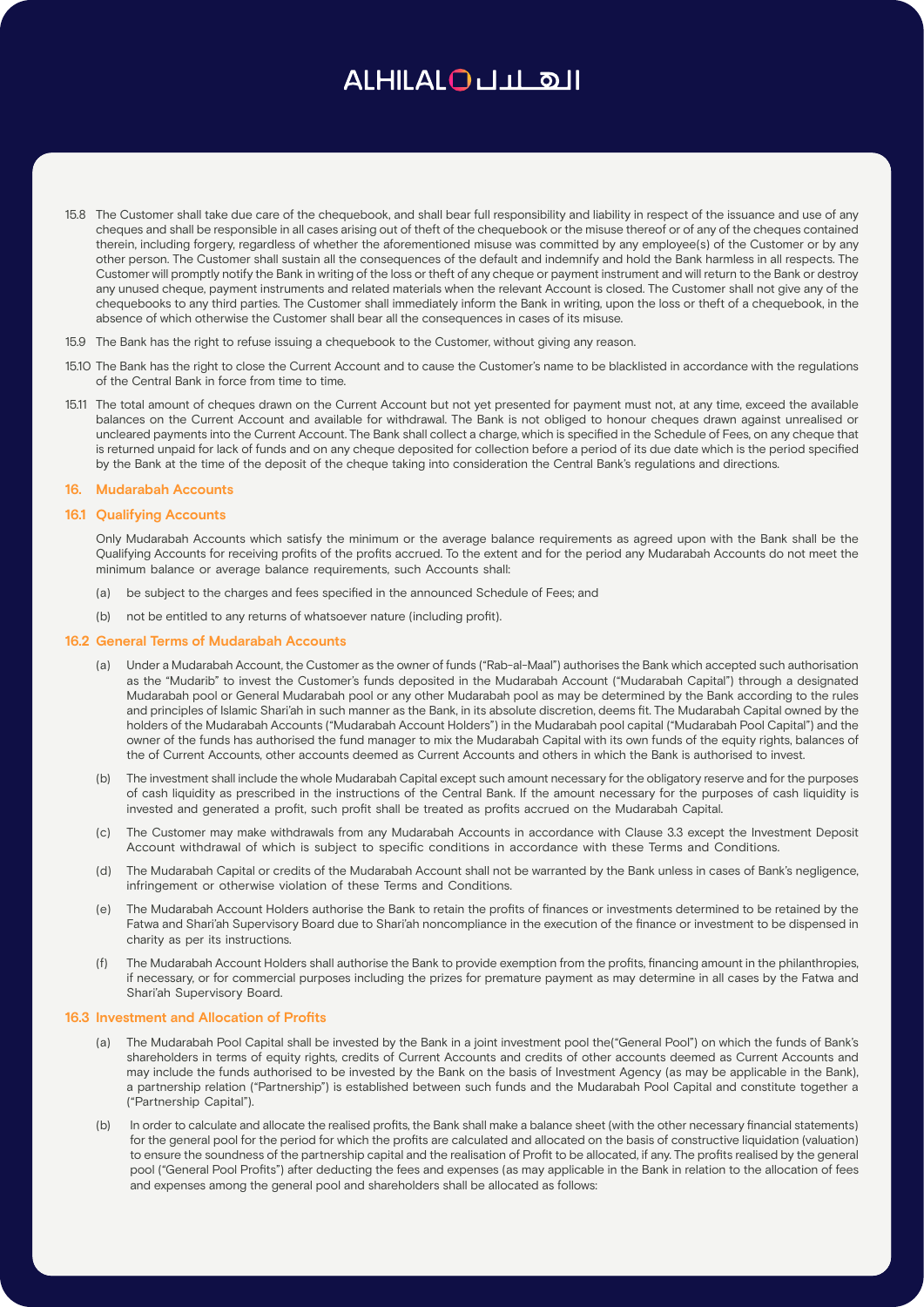- (i) the profits of the general pool shall be proportionately allocated amongst the depositors of the partnership capital as per the percentage share in the general pool owned by each depositor when the financial statement is made, or by the other manner applied by the Bank, if any, as shown in the Addendum
- (ii) the Bank shall, as Mudarib, obtain its share of the profits of the Mudarabah Pool Capital (the "Mudarabah Profit"). The share shall be determined in accordance with the predetermined percentage of the Mudarabah Profit ("Mudarib's Profit Share")
- (iii) after the deduction of the Mudarib's Profit Share from the Mudarabah Profit, the remaining sum of the Mudarabah Profit determined as per the predetermined percentage of the Mudarabah Profit ("Mudarabah Account Holders' Share in the Profit") shall be for the Mudarabah Account Holders as fund owners ("Mudarabah Account Holders' Share in the Profit") and the Mudarabah Account Holders' Share in the Profit shall be distributed amongst the Mudarabah Account Holders as per the weightings applied by the Bank ("Weightings") and in accordance with Clause 16.3.
- (iv) the updated and prevailing Mudarib's Profit Share, Mudarabah Account Holders' Share in the Profit and Weightings applicable to each Category will be displayed in the Bank's branches and website and may be obtained from the Bank or otherwise in accordance with the Bank's prevailing practices. The Bank reserves the right to vary the Mudarib's Profit Share and the Mudarabah Account Holders' Share in the Profit and/or the Weightings from time to time at its sole discretion (after obtaining the approval of the Fatwa and Shari'ah Supervisory Board) and shall announce the same in visible place in the Bank's branches and its website or by special notice to be served to the Mudarabah Account Holders. Such variation shall be deemed to be effective upon the commencement of the Profit Calculation Period immediately succeeding such variation provided that such announcement or notice shall be made prior to at least thirty (30) Banking Days of such period. The Customer shall be deemed to have accepted such variation if the Bank does not receive any notice to the contrary within the 30-day period mentioned above.
- (c) The Customer acknowledges that nothing in these Terms and Conditions shall be construed in any case as being a warranty or a representation by the Bank of any guaranteed profits, or any guaranteed repayment of any part or the entire portion, in respect of the Mudarabah Account Balances. The Customer is aware that all balance in the Mudarabah Accounts (including the Investment Deposits) are exposed to potential losses arising out of a potential loss and that such losses may even affect the principal amount of the funds deposited by the Customers in the Mudarabah Account.
- (d) In respect of the Savings Account, profits shall be calculated on the minimum balance for the relevant period of profits calculation of the Savings Account and shall in respect of an average balance Savings Account be calculated on the monthly average balance of the Savings Account for the relevant Profit Calculation Period of the Account. The calculation shall be made using either method as applied and declared in the Bank at the time of opening the Account. The profit calculation period for the Savings Account shall be one (1) calendar month starting from the first day of the month succeeding the deposit of the first amount at or after the opening of the Account. Unless such deposit is made in the first day of the month on which the account is opened, the period shall then commence of that day.
- (e) In cases where the Bank determines to pay to all or some Mudarabah Account Holders an amount higher than the profits due to them as per the achieved profits by way of donation of the Bank's Shareholders profits, such donation shall not obligate the Bank to make such donation in the future whatsoever the times of recurrence and shall in all cases remain optional for the Bank at its absolute discretion.
- In cases where a Saving Account is closed prior to the applicable Profit Payment Date, the Customer agrees that it shall not be entitled to receive the profits accrued on the Mudarabah Capital for the relevant month in which the Account is closed and agrees to receive an amount equivalent to the account balance on Takharuj basis for that month. However, the profits calculated for the month(s) preceding the month in which the Account is closed and have not yet been paid to the Customer shall be paid upon the closure of the Account except for the amounts due to the Customer of the Investment Risk Reserves and Profit Equalisation Reserves included in the said Takharuj.
- (g) The Mudarabah Account Holders authorise the Bank, to retain, if required, a certain percentage of the Mudarabah Profit of the realised profits due to be allocated to in the Investment Risk Reserves but shall not exceed certain percentage of such share as the percentage applied and declared by the Bank, if any, upon approval by the Bank's Fatwa and Shari'ah Supervisory Board on the same, for the purposes of protecting against the future loss for which the Bank shall not be liable and maintaining the stability and sustainability of the regular allocation of the profits on the Mudarabah Account Holders as per the market rates in the future under the following controls:
	- 1. the balance of the Investment Risk Reserves shall always remain the right of the Mudarabah Account Holders owning the Mudarabah Accounts in the Bank at any time and the Bank shall not have the right to deduct for itself any amount of this balance, and at the liquidation of the Bank the said reserve balance shall be allocated to the Mudaraba Account Holder existing at that time. If anything remained thereof, it shall be dispensed in charities as determined by the Fatwa and Shari'ah Supervisory Board.
	- 2. upon the allocation of the Investment Risk Reserves or any part thereof to the Mudarabah Account Holders, such allocation shall be made according to the Weightings or on pro rate bases or in any other manner as may have been agreed between the Bank and the Customer at the Account opening date, any accounts or category shall not receive more than what it deserves in accordance to that.
	- 3. to facilitate the matter, it is allowable to establish a sub Investment Risk Reserve for each kind/type or category of the Mudarabah accounts according to the aforesaid roles.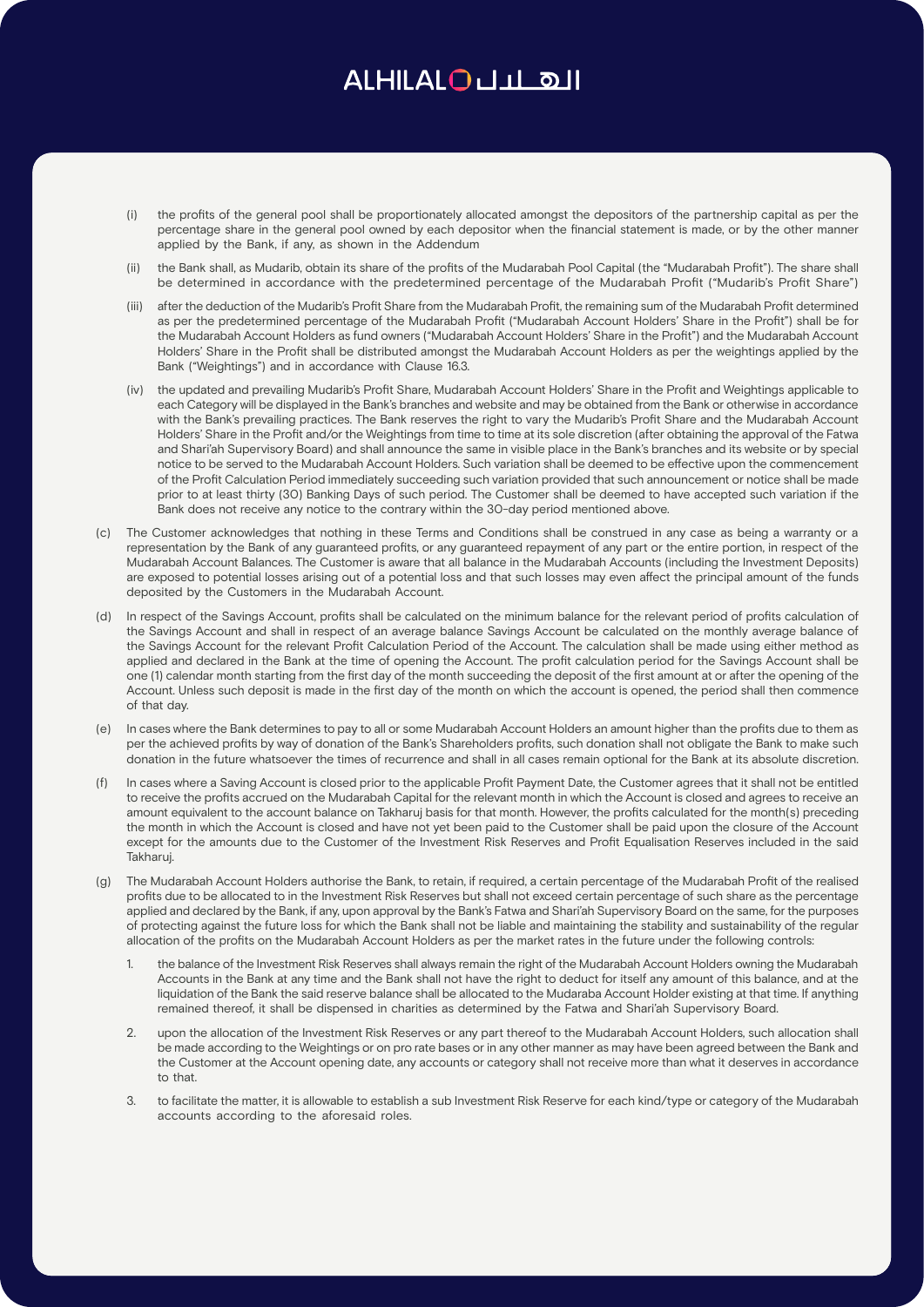- 4. the Investment Risk Reserves balance shall be invested for such reserve on Mudarabah basis under the same Terms and Conditions of the Savings Account, if a sub reserve has been established for each type of the Mudarabah accounts, then the reserve balance shall be invested under the same Terms and Conditions of this account and in this case the Investment term for the Investment Deposit shall be one month.
- (h) The Mudarabah Account Holders shall authorise the Bank, to retain, if required, part of the Profit of the Mudarabah pool (Mudarabah Profits) of the realised profits due to be allocated to the Mudarabah Account Holders and the Bank in the Profit Equalisation Reserves but shall not exceed certain percentage of such profits which shall be the percentage applied and declared by the Bank, if any, upon approval by the Bank's Fatwa and Shari'ah Supervisory Board on the same, for the purposes of maintaining the stability and sustainability of the regular allocation of the profits on the Mudarabah Account Holders as per the market rates in the future under the following roles:
	- at all times, the balance of the Profit Equalisation Reserves shall remain the right of the Mudarabah Account Holders owning the Mudarabah Accounts and the Bank. The Bank shall not be the sole owner of such Profit Equalisation Reserves, and in case of liquidation of the Band, the said reserve Account shall be allocated to the Mudarabah Account Holders existing at that time. If anything remained thereof, it shall be dispensed in charities as should be determined by the Fatwa and Shari'ah Supervisory Board.
	- 2. the Profit Equalisation Reserves balance shall be invested for such reserve on Mudarabah basis under the same Terms and Conditions of the investment of the Partnership Capital in the General Pool.
	- 3. upon the allocation of the Profit Equalisation Reserves or any part thereof to the Mudarabah Account Holders, such allocation shall be made as per Mudarabah Profit allocation principles.
- (I) If the profits are calculated and not paid to the Customer in accordance with these Terms and Conditions, the Customer hereby authorises the Bank to invest such profits under the same Terms and Conditions of their respective account.
- (j) The Mudarabah Account Holders shall authorise the Bank to pay the Zakat of the Investment Risk Reserves balance and their respective share in the Profit Equalisation Reserves balance and dispense the same as may be determined by the Fatwa and Shari'ah Supervisory Board.
- (k) The Bank may at its discretion restrict/limit the number of withdrawals through the branches permissible during a calendar month from the Savings Account, and if the number of withdrawals exceeds the number of transactions specified by the Bank, then the Bank may collect a service charge specified in the Schedule of Fees for each additional withdrawal transaction exceeding such limit.

### **16.4 Special Terms of the Investment Deposit Accounts**

- (a) the General Provisions shall apply to the Investment Deposit Account and the following additional conditions shall also apply:
	- (i) in relation to an Investment Deposit Account, the Customer shall select a fixed Investment Period (or such other periods approved by the Bank), provided that the minimum fixed Investment Period shall be one (1) calendar month;
	- (ii) the profit on the Investment Deposit Account shall be calculated based on the realised profit and shall be paid to the Customer either:
	- (a) on the first Profit Payment Date falling immediately after the expiry of the Investment Period; or
	- (b) on Profit Payment Dates at such certain intervals as may be mutually agreed to between the Customer and the Bank (if such agreement exists); and
	- (iii) unless otherwise instructed to the Bank by the Customer fifteen (15) Banking Days before the expiry of Investment Period, the deposit shall be renewed automatically on the same Terms and Conditions. The Customer may opt to, when opening the Investment Deposit Account, add the achieved and allocated profit to the deposit at the renewal to be invested with it and may opt not to add the same.

(b) the profit calculation period for the investment deposit shall be determined as may be requested by the Customer when opening the Investment Deposit Account and approved by the Bank and shall in any case commence from the Banking Day following the deposit of the investment deposit funds.

(c) the minimum limit for accepting the opening of an Investment Deposit Account in AED or other currencies shall be determined by the Bank from time to time. Except for the investment term of deposits in AED, the Bank is not bound to repay deposits upon liquidation or closure of their Accounts in the same currency deposited, but undertakes payment by issuing a demand draft or transfer of the same currency deposited at the Prevailing Exchange Rate as on the day of repayment of the said deposit.

(d) the Bank is not bound to accept the closure of the Investment Deposit Account liquidation and withdrawal of the deposit request from the Customer before the expiry of the Investment Period. In special cases the Bank may allow withdrawal of the deposit prior to the expiry of the investment period in consideration of Takharuj amount to then be agreed upon as may be accepted by the Bank. If the deposit profit was calculated for the month(s) preceding the month in which Takharuj is made and has not yet paid to the Customer, the same shall be paid to the Customer at the time of Takharuj except for such amounts due to the Customer in the Investment Risk Reserves or in the Profit Equalisation Reserves as the same shall be included in the Takharuj. The Customer shall, in the requests of liquidation and withdrawal of equal value of AED One (1) million or more, notify the Bank of such requests five (5) working days prior notice of the date of liquidation.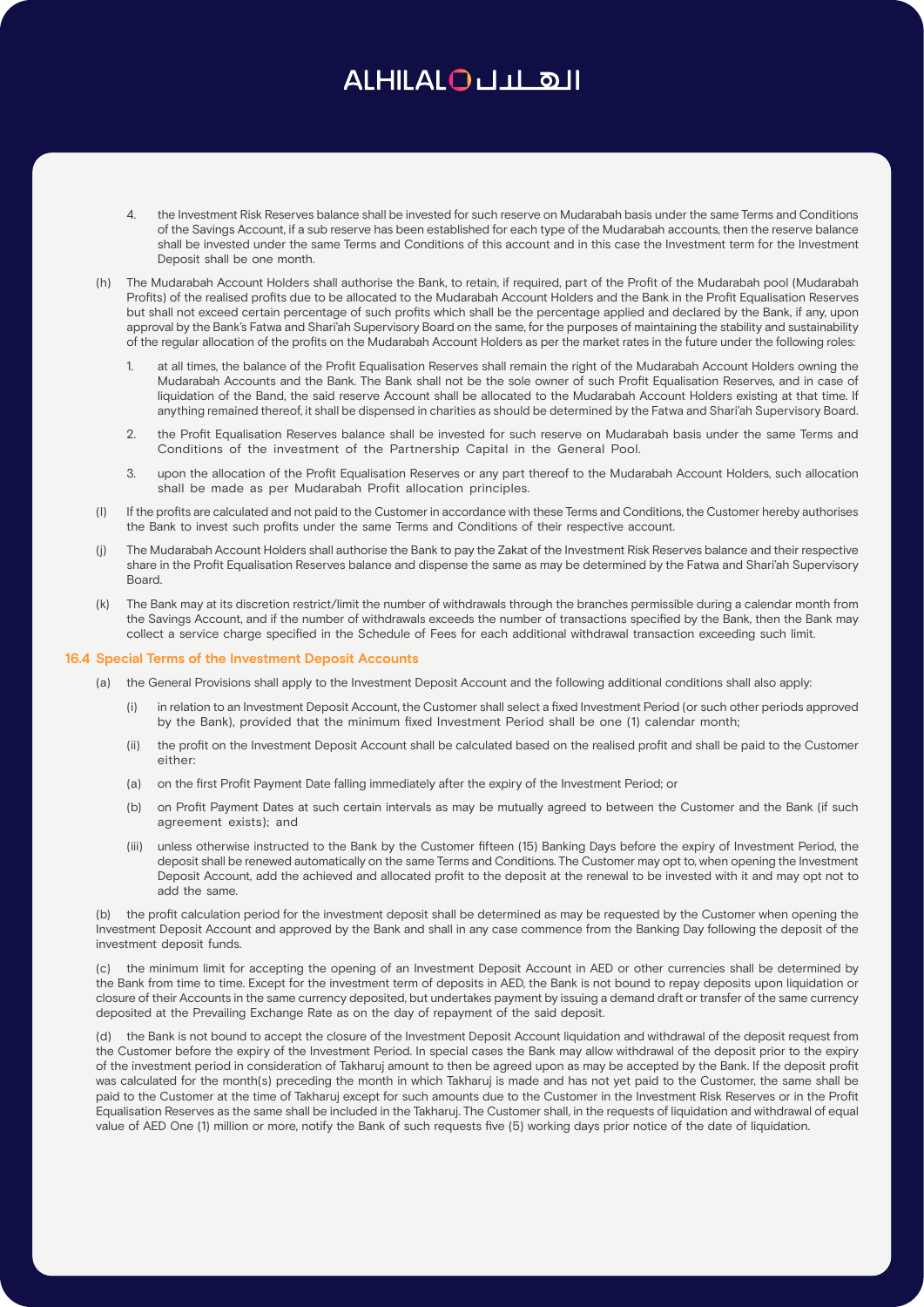(e) conditional upon compliance with the aforementioned, the liquidation and withdrawal of the deposit shall only be made in whole and is not acceptable to be partial and is made on the Takharuj basis and the amount paid to the Customer shall be the consideration of Takharuj as agreed upon between the Customer and the Bank.

### **16.5 Special Types of Mudarabah Accounts**

The Bank may add special types of Mudarabah Accounts provided that the Terms and Conditions of the same shall be specified in the Addendum.

### **D. Card Transactions**

17. This Clause applies to the use of a Card issued and provided by the Bank to a Cardholder.

#### **17.1 Issuing of Cards**

- (a) All Cards are the property of the Bank. The Cardholder must immediately return all Cards to the Bank or its Agent upon request by the Bank or its Agent. The Bank reserves the right to withdraw the Card at its absolute discretion and/or terminate the Card with or without prior notice and in whatever circumstances it deems fit.
- (b) The Card may be collected by the Cardholder or sent by post or courier to the address notified to the Bank by the Cardholder at the risk of the Cardholder.
- (c) Upon receipt of the Card, the Cardholder shall contact or notify the Bank in the manner specified by the Bank to confirm receipt of and activate the Card.
- (d) Such confirmation of receipt, signature, use or activation of the Card shall constitute binding and conclusive evidence of the confirmation of the Cardholder to be bound by these Terms and Conditions.
- (e) In the event that the Cardholder does not wish to be bound by these Terms and Conditions, the Cardholder shall cut the Card in half and return both halves to the Bank.
- (f) The Card is not transferable and shall be used exclusively by the Cardholder and the Cardholder agrees not to disclose the PIN, TIN or SMS PIN to any third party. The Card may not be pledged by the Cardholder as security for any purpose whatsoever.
- (g) The Bank shall not be liable for any circumstances affecting the use of the Card including but not limited to:
	- (i) the failure of any merchant to accept or honour a Card;
	- (ii) the manner in which the refusal to accept the Card is communicated;
	- (iii) any machine, data processing system or transaction link malfunction, strike or dispute relating to the transfer of funds, provision of information or the goods or services purchased;
	- (iv) limitation of funds available through an ATM; or
	- (v) the Bank declining to approve any financial transaction or purchase transaction which is proved to be contradicting or is repugnant to the rules and principles of Islamic Shari'ah.
- (h) The Bank shall not allow for any goods or services to be purchased by the Cardholder with the use of the Card for the express purpose of returning the same to the source from which they were purchased for obtaining a cash refund. However a Cardholder may return goods or services to the source from which they were purchased and obtain a re-credit to the Card Account if the Merchant's refund policy enables this.
- (i) The Cardholder shall only use the Card to pay for purchases or services that are acceptable as per the rules and principles of Islamic Shari'ah. The Cardholder is aware that certain purchases of goods or services, such as alcohol or the like, dealing in pork and porkrelated products, gambling, pornography, firearms or other illegal materials or services, are prohibited under the rules and principles of Islamic Shari'ah. It is the Cardholder's responsibility to ensure that the Card is utilised to pay for goods and services which are not contrary, offensive or repugnant to the rules and principles of Islamic Shari'ah.
- (j) The Cardholder accepts that the issue of the Cards by the Bank and the maintenance of the Account is governed by the rules and regulations of the Scheme and in the event of any dispute, a decision taken under the Scheme shall be final unless the Cardholder proves the contrary.
- (k) The Bank may at any time disclose details of the Cardholder or its Account to any Agent of the Bank for the purposes of processing a Card transaction or otherwise fulfilling the Bank's obligations with respect to the Scheme.
- Cardholders shall be jointly and severally liable to the Bank under these Terms and Conditions if the Account is established in two or more names or if the Card is issued to two or more persons.

## **17.2 Use of Card, PIN and TPIN**

(a) The Bank will provide a PIN and TPIN to be used in conjunction with the Card when effecting a transaction at an ATM or by Phone Banking. The Cardholder must ensure that: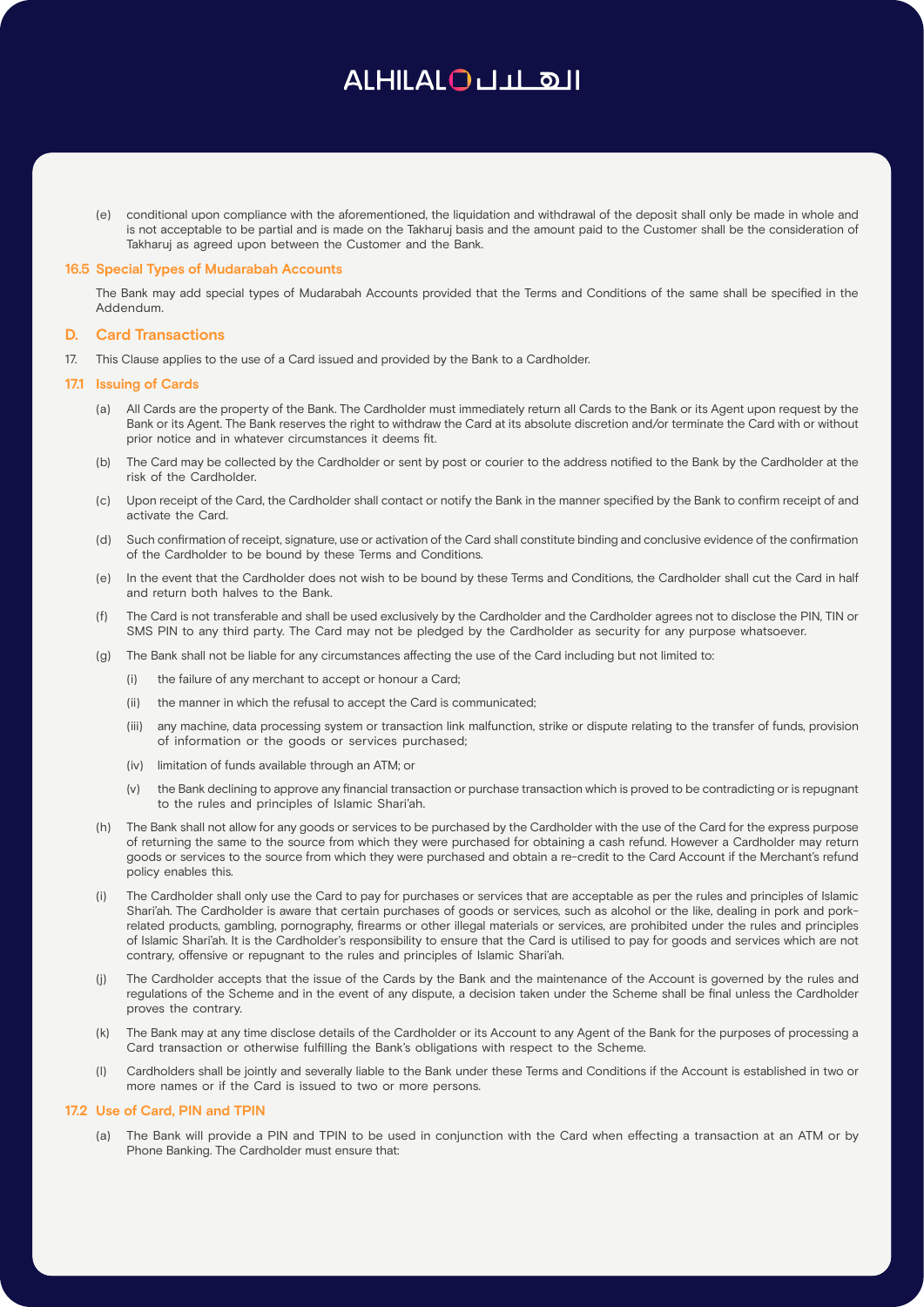- (i) all Cards are immediately signed using a ballpoint pen on receipt by the appropriate Cardholder;
- (ii) all Cards are kept secure at all times;
- (iii) the Cardholder memorises the PIN/TPIN issued for the Card and Phone Banking and then immediately destroys the PIN/TPIN notification slip;
- (iv) the PIN and TPIN are not made known to any other person and to change them regularly;
- (v) when the Cardholder changes the PIN/TPIN, they do not include any four numbers in sequence from the numbers printed on the front or reverse of the Card;
- (vi) Cards are not used before or after the validity period stated on the Card or after any notification of cancellation or withdrawal of the Card by the Bank or its Agent; and
- (vii) the Bank's record of any transaction effected in conjunction with a PIN or TPIN shall be binding on the Cardholder as to its consequence unless the Cardholder proves the contrary to what is mentioned in the records.
- (b) The Bank reserves the right at all times (with the settlement of the consequences on the fees collected for the services, if any) to:
	- (i) refuse to authorise any purchase or cash withdrawal;
	- (ii) cancel or suspend the right to use any Card, PIN or TPIN in respect of all or specific functions or transactions; and
	- (iii) refuse to renew or replace any Card.
- (c) The Bank shall not be liable to the Cardholder for any loss or damage arising from or as a result of the Bank exercising any of its rights under these Terms and Conditions.

## **17.3 Use of Automated Teller Machines (ATMs)**

- (a) The Cardholder shall be liable for all ATM transactions using the Card whether or not processed with the Cardholder's knowledge or authority (except after written notice of loss has been received and acknowledged by the Bank).
- (b) In other cases than the Bank's negligence, infringement or otherwise violation of these Terms and Conditions, the Bank shall not be liable for any loss or damage where the Cardholder uses an ATM or the Phone Banking to transfer funds between Accounts, pay utility organisations or any other Account or institution which maintains an arrangement with the Bank. The Cardholder shall be solely responsible and liable for:
	- (i) providing the Bank with the correct details for the funds transfer, any user/Customer/reference number and any subsequent changes in a form prescribed by the Bank; and
	- (ii) settling disputes of any nature with the Beneficiary.
- (c) If a funds transfer or payment request is made by the Cardholder after the Bank's end of day processing time, the request shall be auctioned on the next Banking Day.
- (d) If a Cardholder deposits an envelope or cheque in the ATM, they shall be deemed to have been received by the Bank for processing on the next Banking Day.
- (e) The Bank may limit total cash withdrawals through ATMs from time to time during any period and advise the Customer accordingly.

#### **17.4 Card Related Account**

The Bank shall debit to the Cardholder's Account the amount of each funds transfer transaction, purchase or cash withdrawal. The Bank may be contacted by a merchant or a person acting on its or the merchant's behalf to confirm that the Bank will authorise a proposed purchase or cash withdrawal. Purchases or cash withdrawals which are authorised by the Bank are treated as having been debited to the Account on the date of authorisation and will immediately reduce the credit available on the Account by the amount of the purchase or cash withdrawal.

### **17.5 Foreign Currency Transactions**

The amount of any purchase or cash withdrawal in a currency other than in the Card billing currency shall be converted into the Card billing currency at the Prevailing Exchange Rate including an additional fee as determined and announced by the Bank in the Schedule of Fees.

## **17.6 Card Related Payments**

- (a) The Cardholder shall ensure that sufficient funds are available in the Account, whether a credit balance or an overdraft limit agreed by the Bank, for payment of funds transfer, purchases and cash withdrawals at the time of a transaction using the Card. If for any reason the Account is overdrawn by the use of the Card, the Customer shall be responsible for immediately making up the deficit by a direct payment or transfer of funds from any other Account maintained with the Bank. Failure to comply with this condition shall entitle the Bank to cancel the Card and/or make a transfer on the Customer's behalf (if more than one Account is maintained with the Bank).
- (b) The Cardholder shall verify all transactions appearing on a Statement of Account and, in the event of any discrepancy or dispute advise the Bank in writing thereof within fifteen (15) Banking Days of the Statement of Account date and proves such entry to be incorrect. If no such notice is received by the Bank, all Card transactions shall be deemed to be confirmed by the Cardholder as correct. If the disputed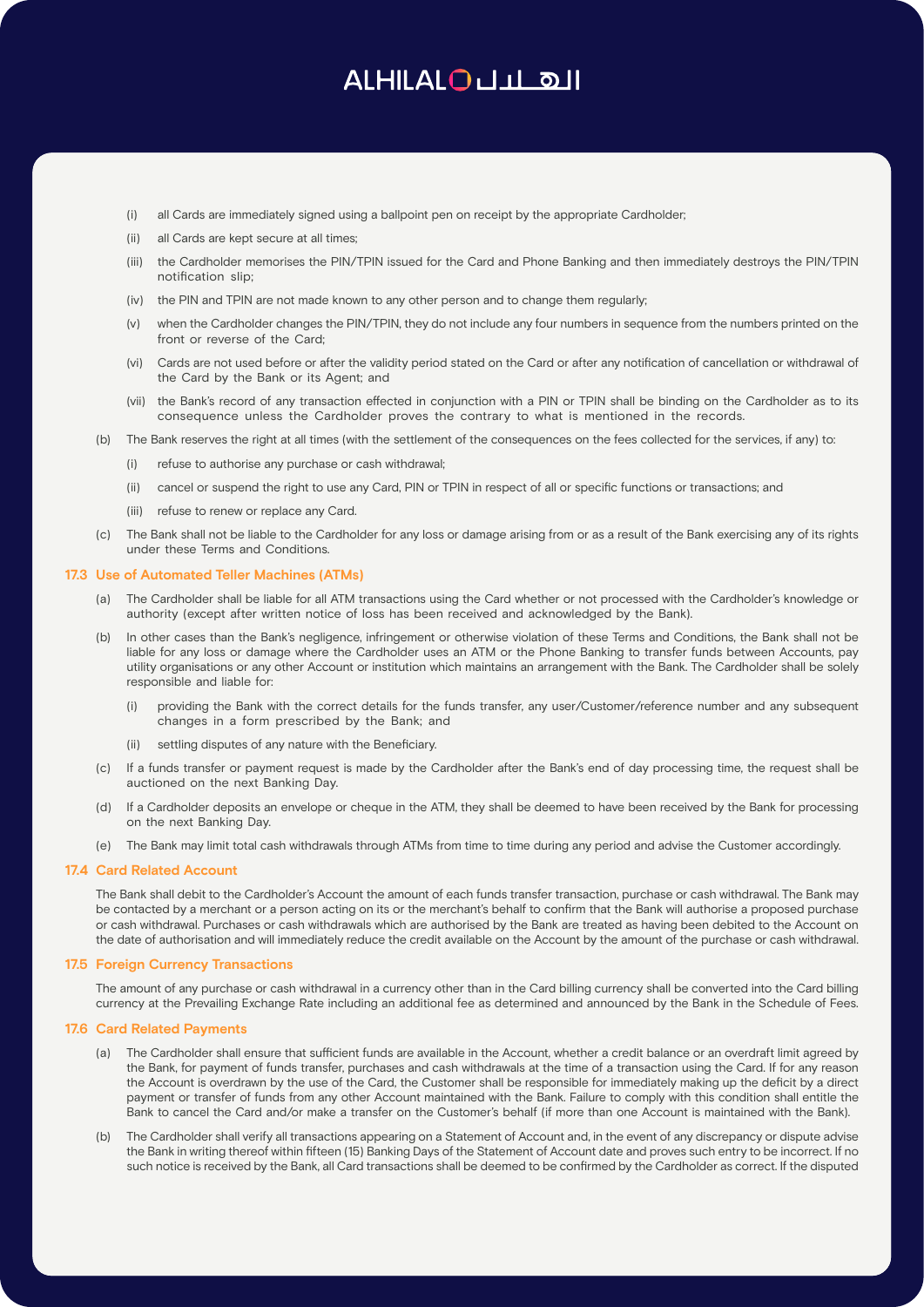transaction of purchase turns out to be genuine, the Cardholder shall pay the amount set out in the relevant Schedule of Fees together with any actual expenses incurred by the Bank in the investigation of such disputed transaction or purchase. Without prejudice to the foregoing, the Cardholder shall immediately report to the Bank if there is reason to suspect any fraudulent, illegal or suspicious activity with regard to the Card and the Bank shall, upon receipt of such report, be entitled to temporarily suspend the usage of the Card until further notification to the Cardholder.

- (c) Upon the Cardholder's request, copies of transaction vouchers shall be provided by the Bank ninety (90) Banking Days after the transaction date (the Cardholder shall undertake to pay for the Bank's applicable fees and charges specified in the Schedule of Fees).
- (d) The Bank's records shall be considered as conclusive proof of the correctness of a funds transfer, purchase or cash withdrawal transaction unless the Cardholder proves the contrary.
- (e) The Bank shall credit the Account with the amount of any refund due to the Cardholder on receipt of a properly issued refund voucher or other verification of the refund by a merchant in a form acceptable to the Bank. No claim by a Cardholder against a third party may be the subject of a defense or counterclaim against the Bank.

### **17.7 Additional Cards**

- (a) On the written request of a Cardholder who is duly and properly authorised within the Account mandate, the Bank may supply an additional supplementary Card and PIN to a Supplementary Nominee. These Terms and Conditions shall apply to the use of such a Card and PIN, and the Cardholder shall be liable for its use as if the additional Card was used by him.
- (b) The undertakings, liabilities and obligations of the Cardholder shall not be affected and in any way by the issue of a supplementary Card and by any dispute or counterclaim the Cardholder and Supplementary Nominee may have against each other. The Cardholder shall indemnify the Bank against any actual loss, damage, liability, costs and expenses whether legal or otherwise incurred by the Bank by reason of any legal disability or incapacity of the Supplementary Nominee or any breach of these Terms and Conditions by the Supplementary Nominee.

#### **17.8 Card Charges**

The Bank reserves the right to charge the Cardholder with the fees and charges specified in the announced Schedule of Fees upon request to obtain the Card or the Service. This may include, but is not limited to:

- (i) provision of a replacement Card;
- (ii) provision of a Cash Withdrawal (Not a borrowing from the Bank);
- (iii) a request for a copy of a transaction voucher which is subsequently confirmed as a bona fide transaction; and
- (iv) a request for a duplicate copy of a statement page.

#### **17.9 Lost and Stolen Cards**

- (a) The Bank may issue a PIN and/or TPIN for the Cardholder to be used in conjunction with the Card when effecting a transaction at an ATM or by Phone Banking. The Cardholder agrees that the PIN/TPIN may be sent by post to him/her at his/her own risk. The Cardholder shall be fully liable to the Bank for all Card transactions made with the PIN/TPIN whether with or without the knowledge of the Cardholder.
- (b) The Cardholder shall use all reasonable precautions to prevent the loss or theft of the Card and shall not disclose the PIN or TPIN to any party.
- (c) If any Card is lost or stolen or if the PIN or TPIN becomes known to any person other than the Cardholder or Supplementary Nominee or the Card or the PIN or TPIN is for any other reason liable to be misused, the Cardholder must, as soon as possible, notify the Bank without delay and subsequently file a police report at the nearest police station where such loss or theft or disclosure occurred or was discovered. In such circumstances, the Bank shall be entitled to temporarily suspend the use of the Card until further notice to the Cardholder. If a Card is subsequently found it must not be used and instead must be returned to the Bank immediately cut in two across the magnetic stripe.
- (d) Without prejudice to the Cardholders' obligation to report the lost, stolen or misused Card, the Cardholder is required to notify the Bank in writing of any loss or theft of the Card, TPIN or PIN immediately following such loss or theft. The Bank shall in good faith take the necessary measures to prevent use of a Card on receipt of such notification. However, the Bank shall assume no responsibility until it has received such written notice.
- (e) The Bank may upon request from the Cardholder issue a replacement for any lost or stolen Card or a new PIN or TPIN on these Terms and Conditions or such other Terms And Conditions that the Bank may deem fit and shall notify the Cardholder of the same upon filling the application.

### **17.10Liability for Unauthorised Card Use**

(a) The Cardholder shall be liable for any losses arising from the use of any Card, TPIN or PIN by any unauthorised person before the Bank receives notification of loss or theft of a Card, TPIN or PIN in accordance with this Clause 17. The Cardholder shall be liable for all losses to the Bank arising from the use of any Card by any person obtaining possession of that Card with the Cardholder's consent or where a Cardholder has been negligent.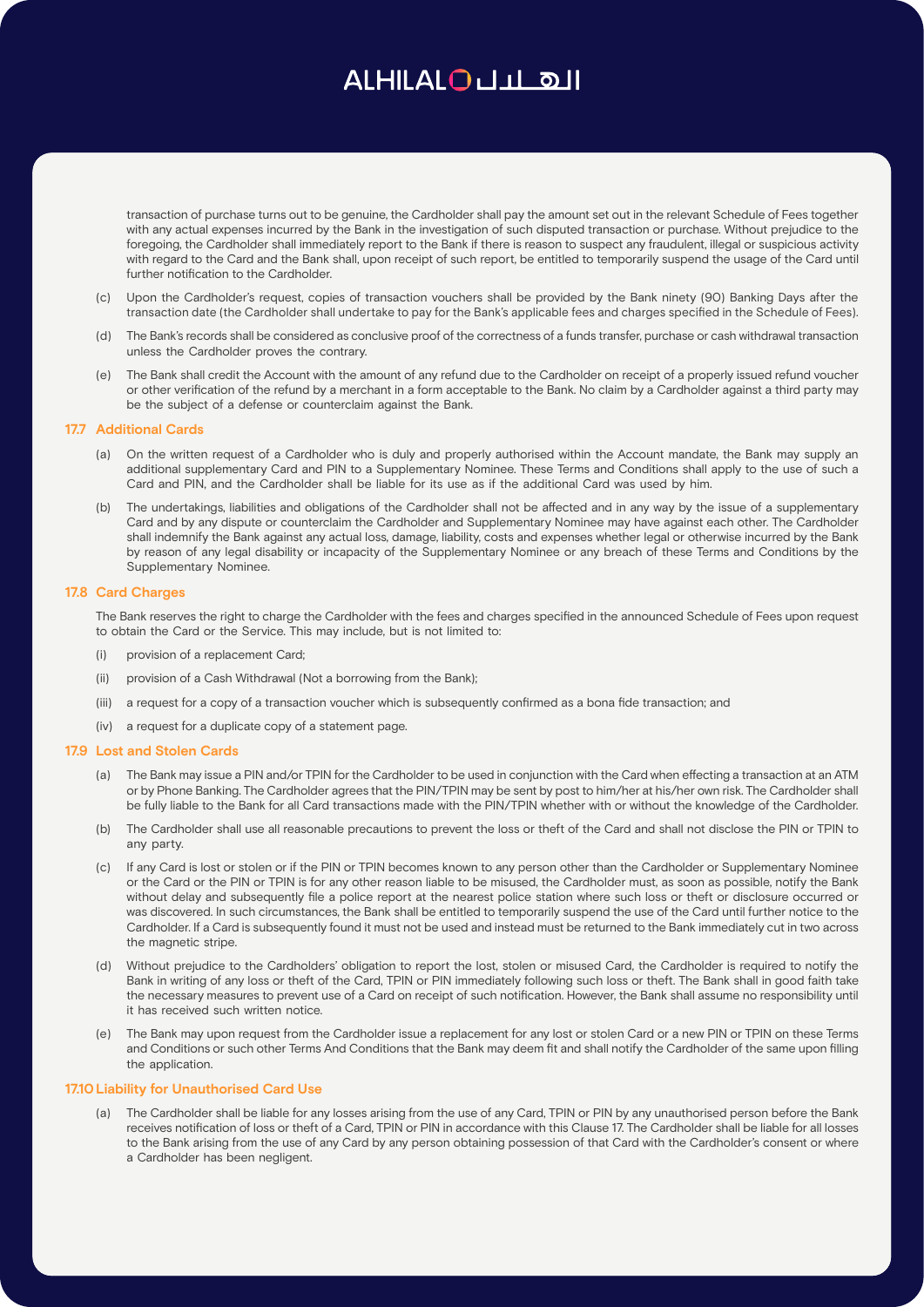(b) The Cardholder shall assist the Bank or its Agent in the investigation of the loss, theft or possible misuse of a Card, or the disclosure of the PIN or TPIN and the recovery of a Card. The Cardholder consents to the disclosure to Agents of any relevant information concerning the Account in connection with such investigation or recovery.

#### **17.11 Information**

- (a) The Bank may analyse certain information about the transactions on the Account and may use the information to tell the Cardholder about products, services and benefits which may be appropriate to the Cardholder.
- (b) The Bank may monitor and record the Cardholder telephone calls to the Bank or to its Agent. Such telephone recordings shall be the sole property of the Bank.
- (c) The Cardholder shall advise the Bank in writing immediately in respect of any change to a Cardholder's name, business and/or home telephone numbers, financial circumstances and the address to which correspondences are sent.
- (d) The Cardholder permits the Bank to disclose information concerning the Cardholder including, but not limited to, the Account of the Cardholder to the Bank's employees agent, associates, branches, assignees, agents or other parties authorised by the Bank.
- The Customer is hereby notified that the Bank might fix close circuit television (CCTV) recordings in its premises and authorises the Bank to capture and retain the Customer's image (by photo, video recording or other means) and to provide the same to the police, Central Bank or other authorities at any time without any approval by or notification to the Customer.

### **17.12 Additional Features**

- (a) The Bank may make available additional features to Cardholders subject to such Terms And Conditions as notified to the Cardholder from time to time.
- (b) The Bank may replace, remove, amend or vary any or all of the additional features. Any such changes shall be effective upon giving notice to the Cardholder.

## **17.13 Termination**

- (a) Either the Bank or the Cardholder may terminate the use or provision of a Card and the Account at any time on written notice to the other party. If either party exercises its right to terminate the use or provision of a Card then all Cards issued in respect of the Account must be returned to the Bank cut in two across the magnetic stripe.
- (b) The Account shall be closed only after the full payment of all charges and liabilities under the Account.
- (c) The Bank may terminate the Card and Account or demand payment or repayment of the outstanding balance on the Account at any time. Subject to the Bank's rights and powers under these Terms and Conditions, and until such termination takes place, the Bank shall provide renewed Cards to the Cardholder on expiry of the Card from time to time.
- (d) In the event of termination by the Bank any outstanding balance in the Account may be set-off by the Bank against any funds, encumbered, assets or securities of the Cardholder that are held by the Bank.

#### **17.14 Indemnity**

The Cardholder shall indemnify the Bank against any actual liability, loss, charge, demand, damage, whether direct or indirect, proceedings, costs and expenses whether legal or otherwise which the Bank may incur by reason of infringement of these Terms and Conditions or any breach thereof by the Cardholder. All costs and expense in such regard may be debited to the Account and shall be payable to the Bank by the Cardholder in accordance with these Terms and Conditions.

### **17.15 General Provisions**

- (a) The failure or delay by the Bank to insist in any one or more instances upon the strict performance of the any of the provisions of these Terms and Conditions or to exercise any of its rights, powers, or privileges hereunder shall not be construed as a waiver or preclusion of any such provisions or the relinquishment of any such rights, powers or privileges which shall continue in full force and effect and any waiver by the Bank of breach of any of these Terms and Conditions shall not prevent the subsequent enforcement of them and shall not be deemed a waiver of any subsequent breach.
- (b) Any notice issued to Cardholders by the Bank as required within these Terms and Conditions shall be served by any means available to the Bank that ensures the delivery of the notice to the Cardholder and as permitted by law.
- The Bank reserves the right to determine the priority of Card transactions against cheques presented or any other existing arrangements with the Bank.

## **17.16 Exclusion of Liability**

(a) Except in cases of the Bank's negligence, infringement or otherwise violation of these Terms and Conditions, the Bank shall not be liable for any loss or damage howsoever incurred or suffered by the Cardholder by reason of the Bank or a merchant or other bank or financial institution or any ATM or other party refusing to allow a Card Transaction or accept the Card or the Card number or the PIN/TPIN or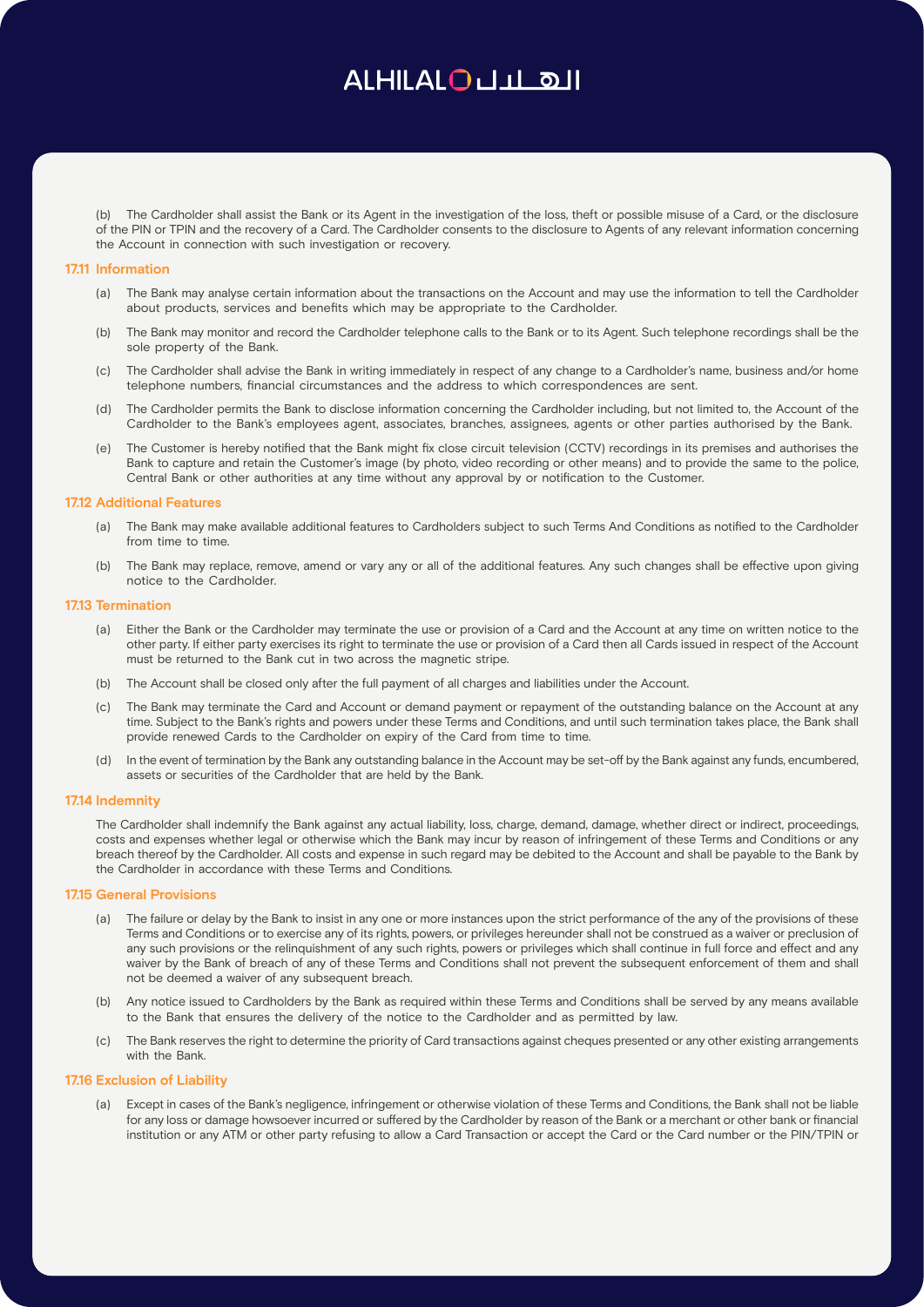to extend or provide Cash Withdrawals.

- (b) The Bank shall not be responsible for the refusal of any merchant or member institution of Visa/MasterCard International to honour or accept the Card or for any defect or deficiency in the goods or service supplied to the Cardholder by any merchant or, where applicable, for any breach or nonperformance by a merchant of Card Transactions.
- In the event of any dispute between the Cardholder and any merchant, bank, financial institution or any other person, the Cardholder's liability to the Bank shall not in any way be affected by such dispute or any counterclaim or right of set-off which the Cardholder may have against such merchant, bank or financial institution or person.
- (d) The Bank shall not be liable in any way to the Cardholder for any loss or damage of whatever nature due to or arising from any disruption or failure or defect in any ATM or other machine or communication system or facilities or data processing system or transmission link or any industrial or other dispute or anything or cause, whether beyond the control of the Bank.
- (e) The Bank shall not be liable in any way to the Cardholder for any loss or damage of whatever nature due to or arising from the use of the Card outside the UAE as long as this is due to a reason that is beyond the Bank's control.

### **E. PHONEBANKING & MOBILE BANKING**

18. The Phone Banking and Mobile Banking shall be subject to the Terms and Conditions of the Bank attached to the Account Application Form. Accepting of which, is a condition of utilizing theses services.

#### **F. INTERNET BANKING**

19. The Internet Banking shall be subject to the Terms and Conditions of the Bank displayed on the Bank's website. Accepting of which, is a condition of utilising the Internet Banking services.

#### **G. SMS SERVICES**

20. The short message services ("SMS") shall be subject to the Terms and Conditions of the Bank attached to the Account Application Form. Accepting of which, is a condition of utilising short message services.

### **H. SAFETY DEPOSIT BOXES**

21. At its sole discretion, the Bank may render the Safety Deposit Box Service to Customers who wish to keep valuable physical items and documents stored within a secure area in the Bank. This service shall be subject to the terms and conditions of the lease agreement determined by the Bank and to the fees and deposit amount specified in the Schedule of Fees.

#### **I. MISCELLANEOUS**

#### **22. Disclosure**

- 22.1 The Customer irrevocably agrees that the Bank may at its discretion and for any purpose (including for the purpose of fraud prevention, audit and debt collection, or if required by any competent government or regulatory body) share any information, details or data relating to the Customer and/or the Accounts and/or the Customer's transactions with the Bank or its affiliates or branches or any credit agency or any person who may enter into contractual relations with the Bank as the Bank may consider appropriate without notice to the Customer.
- 22.2 The Customer irrevocably agrees that the Bank may transfer or sub-contract the provision of any part of the services provided to the Customer to any third party. The Bank shall remain liable to the Customer for any recoverable loss or damage incurred or suffered by the Customer as a result of the negligence, breach or default of any such third party.
- 22.3 In case of the death of the Customer, the installment of any financing facility extended to the Customer (if any) shall become immediately due and payable and the Account shall be frozen and no amounts in the name of the deceased Customer's shall be released unless a formal order by the competent court is received by the Bank to this effect, and the Bank shall only be responsible therefore from the date on which it has been notified about the death.
- 22.4 The Bank may open such Accounts (as may be approved by the Bank from time to time in accordance with the Central Bank rules and regulations and applicable federal and local laws) for minors under the signature of his natural guardian or legal guardian until the minor reaches the age of majority, whereupon such minor shall be entitled to operate the relevant Account in his own right without the need for any consent of the natural guardian or legal guardian or any party.
- 22.5 The Bank shall keep duplicate of the correspondences, telegraphs and invoices sent or issued in respect of the financial transactions and shall also keep all incoming correspondences, telegraphs, invoices and other documents relating to the financial transactions including the original cheques that may be required to be kept and maintained by the Bank in accordance with the banking common practices and the same shall be kept in such organized manner that facilitates auditing every 5 years from the date of issuance of incoming thereof. After the above date, the Customer shall authorise the Bank to destroy the said documents without any liability on the part of the Bank.

## 22.6 Confidentiality and Disclosure of Information

The account holder hereby irrevocably and unconditionally authorises the Bank to disclose any information relating to the account, inward and outward transactions into the Account details of the transaction amount, details of the beneficiaries, , the use of the account, the particulars and the financial affairs of any account holder to any third party as the Bank deems fit in its absolute discretion including without prejudice to the generality of the foregoing to any Merchant, participating bank, financial institution, the UAE Central Bank, the credit information bureau(s)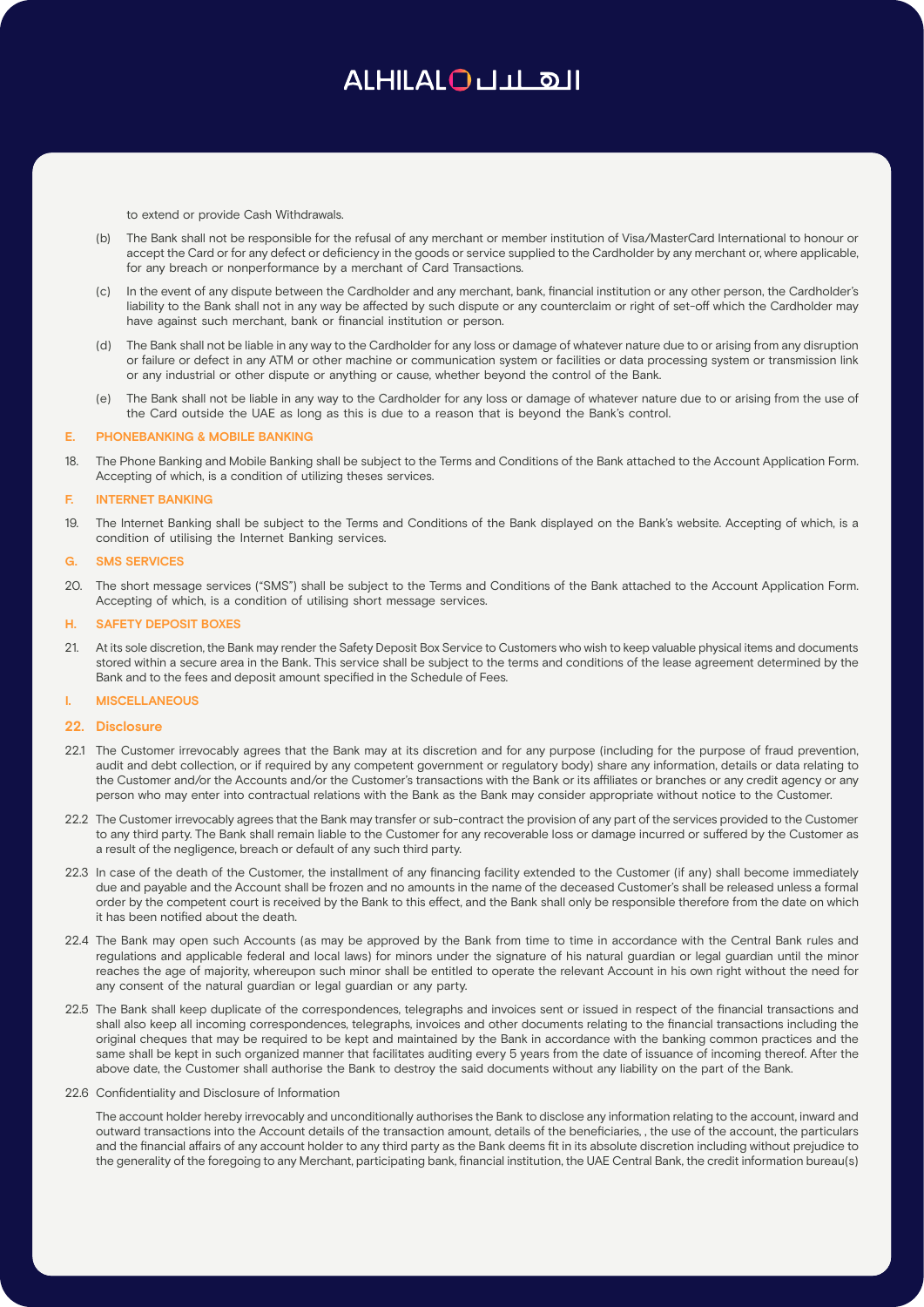or any of the Bank's branches worldwide and related or affiliated concerns or any Member of the International Network as the case may be or to any person or concern or authority as the Bank may, in its sole discretion, deem appropriate.

#### **23. Closure of Account**

- 23.1 The Bank shall have the right at any time in its discretion, and with notice to the Customer, to close any Account and to request immediate settlement thereof
- 23.2 Without prejudice to the Bank's aforesaid right, the Bank shall be entitled to close the Account without notice to the Customer if the Customer issues any cheques with insufficient funds in the Account.
- 23.3 Upon closure of the Current Account, any unused cheques relating to the Account must be returned by the Customer to the Bank. The Bank will discharge its liability to the Customer by issuing and mailing to the Customer a postal draft in the amount of the credit balance remaining in the Account after deducting any actual charges, fees and other expenses incurred by the Bank in relation to the closure of the Account. If there is debit balance in the Account, the Customer shall immediately pay the Bank the amount due from the Customer upon receipt of the Bank's advice of the closure of the Account.
- 23.4 Al Hilal Bank prohibits personal account usage for any business related activity. Any such violation may result in the termination of the relevant Client's relationship.

#### **24. Non-Waiver**

If the Bank does not at any time exercise the full implementation of any clause or obligation set out in this terms and conditions, or if the Bank delays the implementation thereof, the same shall not be considered to be a waiver of its right or abandonment of the full implementation at a subsequent time.

#### **25. Customer's Information**

- 25.1 The Bank's books, records and accounts shall be conclusive and binding. Any certificate, printout or Statement of Account issued by the Bank shall be final and conclusive evidences against the Customer of the correctness thereof in any legal proceedings or otherwise, unless the Customer proves the contrary to what is mentioned in the records.
- 25.2 The Customer acknowledges and accepts that telephone calls by or to the Bank may be recorded for the protection of the interest of the Customer and the Bank.
- 25.3 The Customer acknowledges and agrees that the Bank may maintain, transfer, process and store its data, information and records in electronic form, on microfilm or other methods (including in processing centres and databases outside of the UAE) and further agrees that the messages, cables, telexes, fax, microfilms, tapes, computer printouts and photocopies, which may be exhibited by the Bank as an extract from its files, books, records or accounts shall constitute conclusive evidence of the genuineness of the contents thereof.
- 25.4 The Customer acknowledges and agrees the Bank may utilise the services of third party contractors and that any such third party may have access to the Bank's books and records including information regarding the Customer and the Account. However, the third party should sign confidentiality agreement with the Bank to safeguard the Customer's interest as per specifications of the Central Bank.
- 25.5 The Customer irrevocably consents to the disclosure and reporting by the Bank, its officers, employees and/or agents, in any whatsoever, of the disclosure of any information relating to the Customer and its account relationship with the Bank (including without limitation, credit balances and deposits with the Bank, account history and other Customer related information) as the Bank, its officers, employees, and/or agents may in their absolute discretion deem fit, including:
	- (a) the Bank's head office, any of its representative offices, subsidiaries, affiliates and branch in any jurisdiction and any related corporations of the Bank;
	- (b) service providers including persons to whom the Bank has outsourced any operational functions which may be engaged by the Bank to carry out any of the Bank's businesses or operations (including without limitation, ATM or other network providers) within or outside of the UAE and are under a duty of confidentiality to the Bank;
	- (c) any guarantor, third party pledger or security provider;
	- (d) any legal advisors or accountants or other professional advisors acting for the Bank and/or agents and independent contractors;
	- (e) any regulatory, fiscal, supervisory or governmental authority in any jurisdiction; and/or
	- (f) any other person(s) which the Bank considers, is in its interest to make such disclosure.

The Customer will not assert any claim, and waives any right to assert any claim, against the Bank for any loss, damage or injury suffered or alleged as a result of any such disclosure or reporting.

#### **26. Force Majeure**

26.1 The obligation to pay any amounts deposited with the Bank is limited to payment by the branch at which the Account is maintained. The Bank shall not be liable for its inability to pay from such branch due to restrictions on convertibility or transferability, requisitions, involuntary